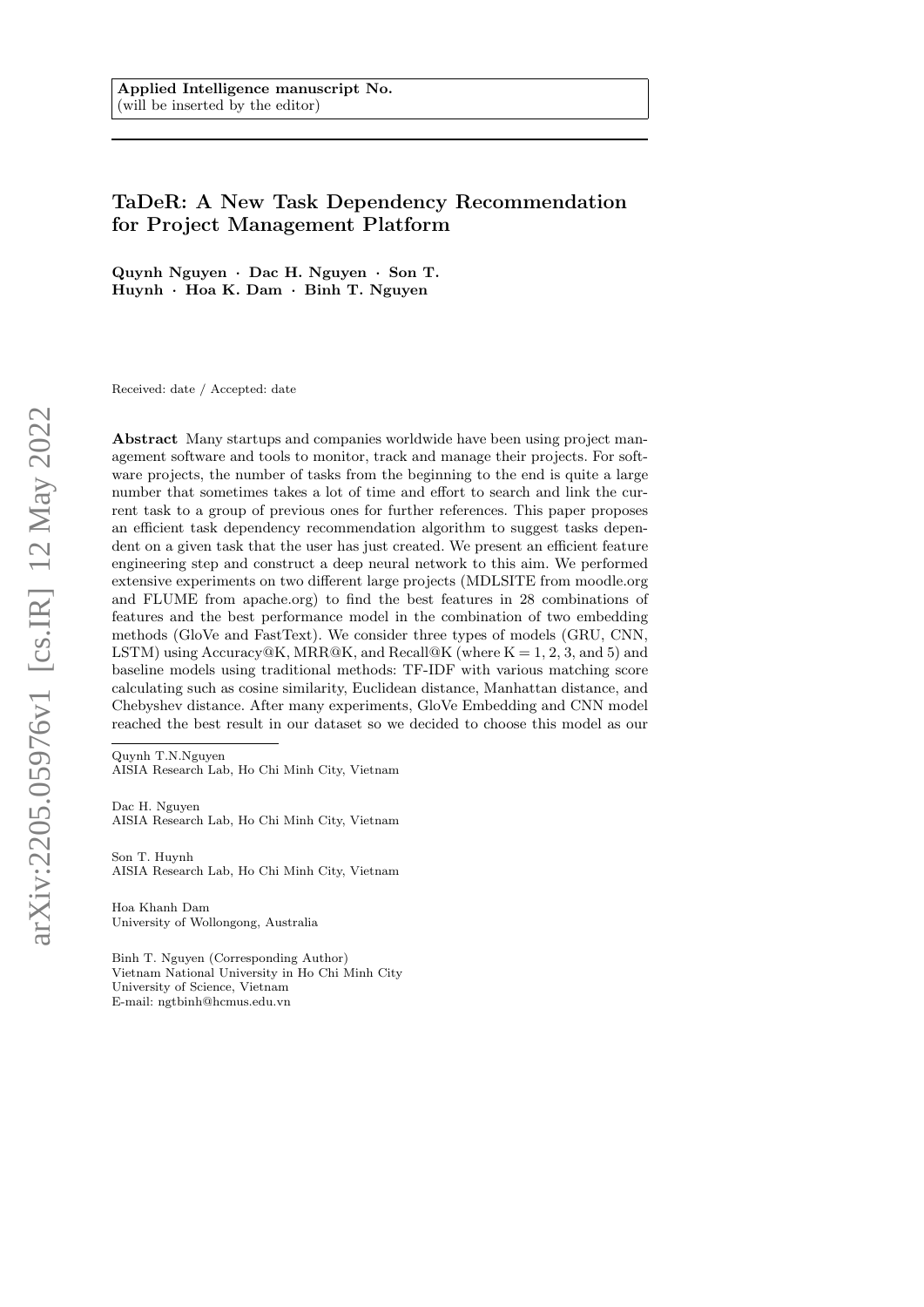proposed method. In addition, adding the time filter in the post-processing step can significantly improve the recommendation system's performance. The experimental results show that our proposed method can reach 0.2335 in Accuracy@1 and MRR@1 and 0.2011 in Recall@1 of dataset FLUME. With the MDLSITE dataset, we obtained 0.1258 in Accuracy@1 and MRR@1 and 0.1141 in Recall@1. In the top 5, our model reached 0.3040 in Accuracy@5, 0.2563 MRR@5, and 0.2651 Recall@5 in FLUME. In the MDLSITE dataset, our model got 0.5270 Accuracy@5, 0.2689 MRR@5, and 0.2651 Recall@5.

Keywords Task Recommendation, Siamese Networks, TF-IDF, GRU, LSTM, CNN, FastText, GloVe, cosine similarity, euclidean distance, manhanttan distance, chebysev distance

## 1 Introduction

With the rapid development of science and technology, an increasing number of startups and companies are providing many products related to software engineering, information technology, business, operation, and more. Each company can have multiple projects for different products every year. It is crucial to have a better way of managing human resources, task planning, and ensuring that projects can meet deadlines and milestones.

There are various project management platforms in the market. Each company can easily manage necessary features in every project, including user stories and issues, plan sprints, task assignments, team collaboration, real-time reporting, resource management, billing, role management, milestones, and deadlines. Several well-known project management platforms are Asana<sup>[1](#page-1-0)</sup>, Atlassian Jira<sup>[2](#page-1-1)</sup>, Trello<sup>[3](#page-1-2)</sup>, Zoho Projects<sup>[4](#page-1-3)</sup>, and BaseCamp<sup>[5](#page-1-4)</sup>. These platforms have different types of features related to project management. There are available options to choose a free version or purchase a business one with better support and functionalities.

Using a project management tool would help teams alleviate problems such as lack of communication among teammates, lack of alignment across sub-teams, the difficulty of keeping clients and partners on board, or the time limit constraint of chosen projects. It is also essential to consider the financial ability to use project management tools. However, whenever it is set up and gets running, project management software can bring more value to the team's projects by creating the central hub of socializing and exchanging information to account for what everyone is doing. In addition, it can help project stakeholders monitor a project's progress. and enable them to see what they could do better to get the project moving.

There are multiple valuable features integrated into a project management software. Using a project management software, one can have all they need to manage projects at their disposal. Users can quickly buzz each other for support in individual or group chat windows, share their work on standard progress pages,

<span id="page-1-0"></span><sup>1</sup> https://asana.com/

<span id="page-1-1"></span><sup>2</sup> https://www.atlassian.com/software/jira

<span id="page-1-2"></span><sup>3</sup> https://trello.com/en

<span id="page-1-3"></span><sup>4</sup> https://www.zoho.com/projects/

<span id="page-1-4"></span><sup>5</sup> https://basecamp.com/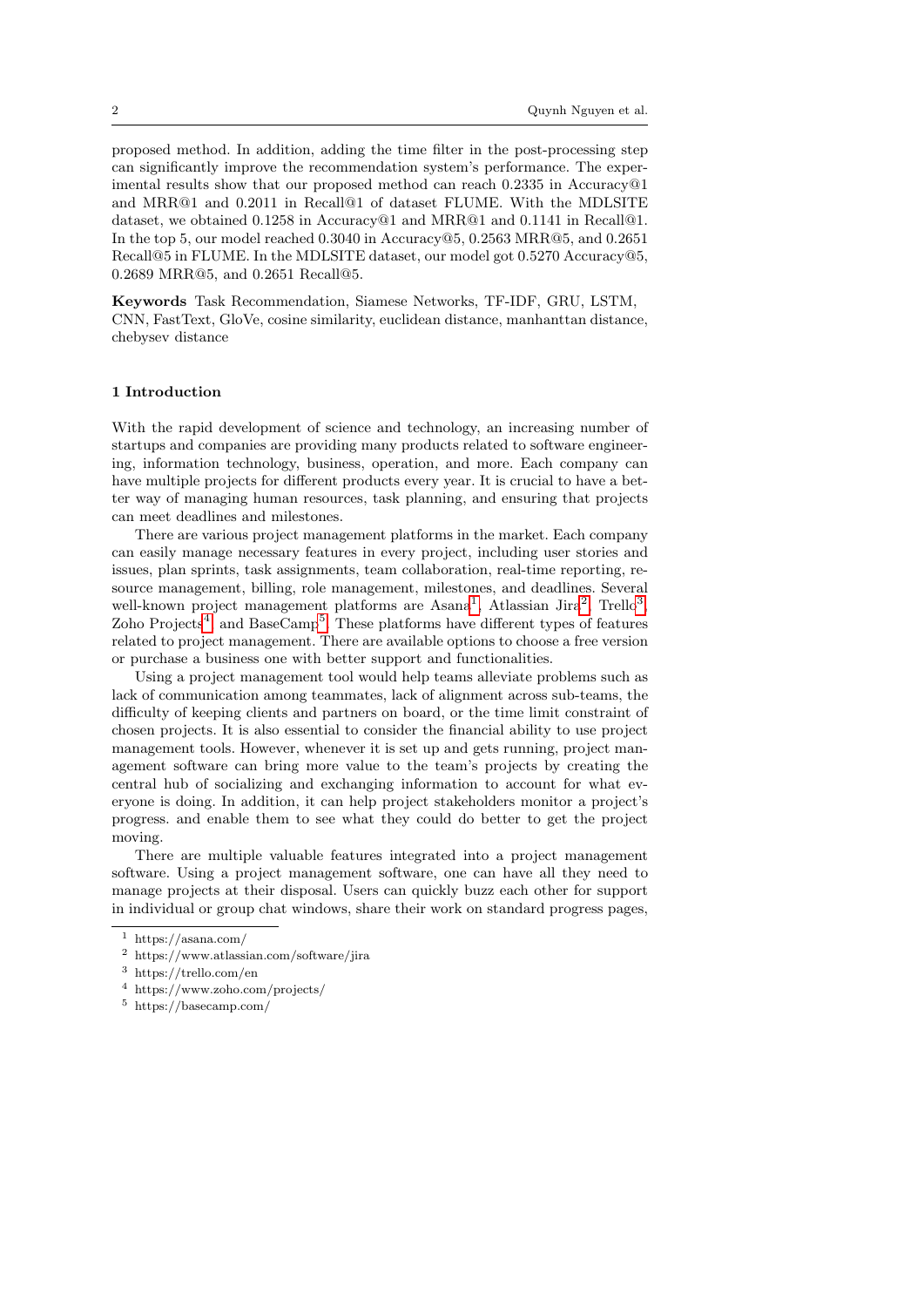and exchange multimedia data efficiently like they do in private communications. Project management systems can automatically save the history of all communications in the team and organize it to make it easy to retrieve old data at any time we need. One of the most useful features is the real-time notifications on all project changes so that everyone in the team can quickly notice and avoid any missing issues later.

Although existing project management tools are useful, they lack advanced analytical methods that are capable of harvesting valuable insights from project data for prediction, estimation, planning and action recommendation. Many decisionmaking tasks in projects are still performed by teams without machinery support.

To provide such support, we propose a Task Dependency Recommendation system, namely  $\text{Tab}^6$  $\text{Tab}^6$  that can be integrated into a project management tool. TaDeR recommend interdependencies between a newly created tasks and existing tasks using a range of machine learning techniques. Using information in the newly created task, TaDer is able to suggest to the user the top  $K$  tasks that can link to this task. There are several steps to construct this system using a machine learning approach. First, we formulate the problem as a recommendation system using historical data from a given project. Then, we collect multiple data sources to investigate the main problem and utilize text mining techniques to preprocess the input data, extract useful features for the problem, and construct the most suitable model for each data source. Finally, we propose one approach for the problem using the Siamese architecture and CNN for feature extraction and model training.

Our TaDeR system can provide a complete pipeline from data collection, data processing, model training, and model prediction. We consider three different performance metrics for choosing the best model for each dataset, including Accuracy@K, MRR@K, and Recall@K. $(K = 1, 2, 3, 5)$ .

In summary, our main contribution can be described as follows:

- 1. Very few previous studies are related to the task dependency recommendation system for project management platforms. To the best of our knowledge, our work is the first of such a study that can directly contribute to the problem and demonstrate results in both model training and framework.
- 2. Through multiple experiments with different combinations of useful features, we demonstrate that using the Siamese architecture [\[2\]](#page-18-0) for constructing the corresponding recommendation algorithm produces promising results. The proposed method can obtain accuracy higher than 0.3 from top 5 in all benchmark datasets.
- 3. Applying the "time filter" to the main problem can improve the TaDeR system's performance. The experimental results show that most of the tasks created during the last several months have a high chance of linking to the current one.
- 4. We publish all codes and datasets related later to contribute our work to the research community-related, available at [a link.](https://github.com/thuynguyetquynh/TaDeR-A-New-Task-Dependency-Recommendation-for-Project-Management-Platform) Since the data is quite large, we shared it at [a link.](https://www.dropbox.com/sh/v9foat8opqyl88y/AAD-NzagFLIHISihwyW6XPjpa?dl=0)

The structure of the paper is as follows. We provide an overview and the relevant background of our TaDeR system in Section 3. We describe our approach, including data processing, feature extraction, and model training in Section 4.

<span id="page-2-0"></span><sup>6</sup> Tader is a small river in Spain.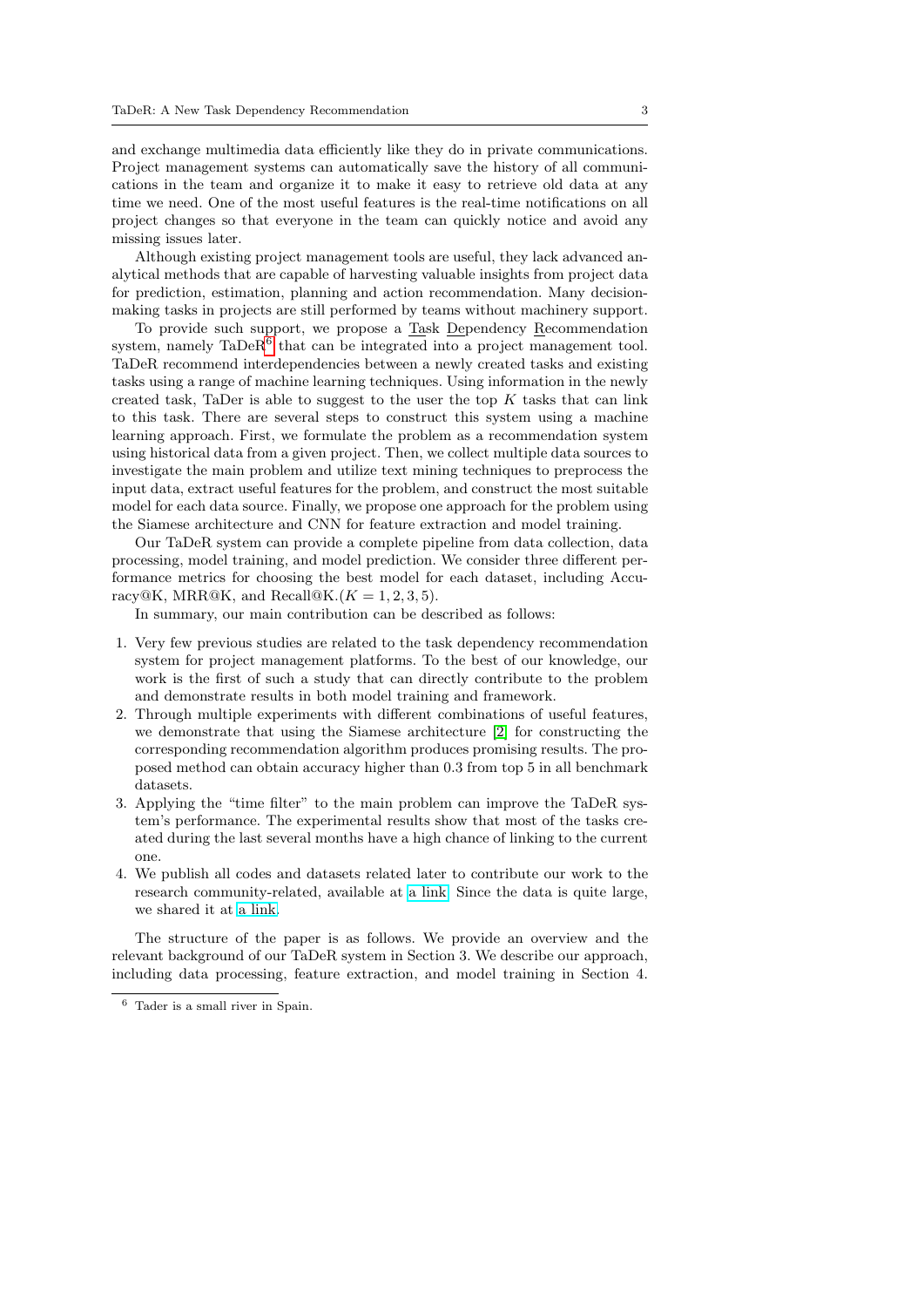After that, we illustrate our evaluation step in Sections 5. All experimental results are illustrated in Section 6, and finally, we give our conclusion and future work in the last section.

## 2 Related Work

There have been various works related to issue-link detection for Jira tasks. Choetkiertikul and colleagues [\[4\]](#page-18-1) investigated the delaying time prediction problem in software projects and proposed a novel method to estimate the risk of being delayed for ongoing software tasks. This approach helps project managers and decisionmakers proactively determine all potentially risky tasks and optimize the overall costs (including the cost of human resources and infrastructure ones). The paper also introduced a proper feature engineering step by utilizing the existent factors of individual software tasks and other features related to these features' interaction. The experimental results showed that the proposed method could outperform the previous approaches in precision, recall, F1-score, and AUC.

Lee et al. [\[12\]](#page-23-0) studied a mechanical bug triage problem in the bug resolution process by considering a deep learning technique. They adopted word embedding techniques and Convolutional Neural Networks to construct appropriate features and a prediction model. The experiments revealed promising results with various applications in both industrial and open-source projects.

Lankan and co-workers [\[11\]](#page-23-1) introduced an interesting predictive approach to estimate the severity of a reported bug in software development projects. By extracting useful features from a reported bug's textual description, they constructed the corresponding classifier for severity prediction. In experiments, the paper compared the proposed technique in three different datasets from the open-source community (Mozilla, Eclipse, and GNOME) and obtained good performance in precision, recall, and F1-score.

Pandey et al. [\[15\]](#page-23-2) investigated the mechanical classification problem for software issue reports by considering different machine learning techniques. This problem has many applications in reviewing reports submitted from software developers, testers, and customers and optimizing the development time for each software project. The paper considered various classifiers (including naive Bayes, Knearest neighbors, linear discriminant analysis (LDA), SVMs with different kernels, decision trees, and random forests) and compared their performance in three open-source projects. The experimental results showed that random forests outperformed the remaining classification methods in accuracy and F-1 scores.

Lam and colleagues [\[10\]](#page-22-0) presented a fascinating approach for automatically detecting all potential coding files having bugs in software projects for a given bug report. By combining deep learning features, information retrieval (IR) techniques, and projects' bug-fixing historical data, the authors indicated the proposed algorithm's better performance than previous state-of-the-art IR and machine learning techniques. One can find other works related to bug reports at [\[25,](#page-24-0) [28,](#page-24-1) [29\]](#page-24-2).

Runeson and colleagues [\[19\]](#page-23-3) investigated the duplicate detection for defect reports using various natural language processing (NLP) techniques and obtained an accuracy of about 66.67% when analyzing defect reports at Sony Ericsson Mobile Communications. Other studies related to the duplicate detection for bug reports are detailed at [\[27,](#page-24-3) [23\]](#page-23-4).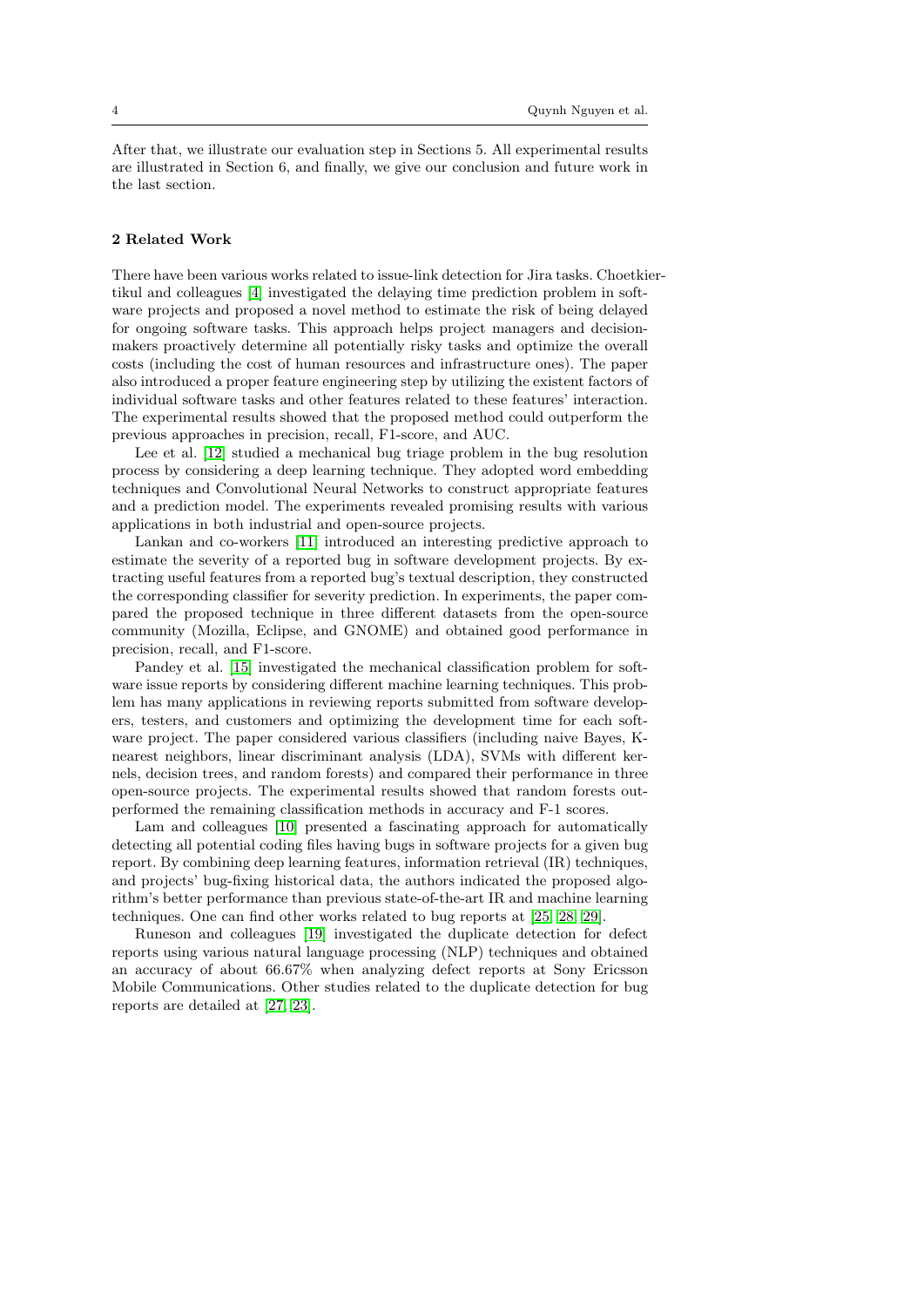#### 3 Methodology

# 3.1 Background

## 3.1.1 LSTM & GRU

As one of the most powerful and well-known neural networks, Long Short-Term Memory was initially proposed by Hochreiter and Schmidhuber [\[20\]](#page-23-5). This neural network may be considered an upgrade version of the Recurrent Neural Network (RNN) [\[18\]](#page-23-6). Least squares time-series modeling (LSTM) is an artificial neural network designed to identify patterns in sequences of data such as a sentence, document, and numerical time series data. By utilizing an RNN-based layer, such as the LSTM, while analyzing a phrase, we can intuitively depict the influence of surrounding words on the current processing word, which is useful in many situations. The output of LSTM can be differentiated in this manner by using the same processing word but in a different location in a phrase or with other surrounding words that are different.

In particular, because of RNN's inherent ability, LSTM "remembers" longterm or short-term reliance, which implies that the efficacy of a word seems to be diminished when it is located far away from the processing word and vice versa. In mathematical formulae, it may be represented as a three-gate structure, which includes the input gate, the forget gate, and the output gate, among other things. The Forget gate determines whether information from the previous cell should be kept and which information should be deleted. The input gate determines what information should be obtained from the input and concealed state from the previous state by analyzing the prior state. The output gate determines the output from this cell state to determine the output from the following concealed state.

GRU is a technique developed by Cho et al. [\[5\]](#page-19-0) to address the gradient vanishing problem that occurs while using a recurrent neural network. Because they are built similarly, GRU is considered a variation of LSTM. In certain instances, the outcomes may be just as favorable. GRU is comprised of two gates. Update gate has a role to decide how much past information to forget, and Reset gate role to decide what information to throw away and what new information to add.

GRU has fewer parameters than LSTM's as it does not have the output gate. One of the main differences between a normal RNN and the GRU is the stealth control, which allows us to learn mechanisms to decide when to update and clear hidden states.

# 3.1.2 CNN

Convolutional neural networks (CNNs) have emerged in the broader field of deep learning in the last few years, with unprecedented results across a variety of application domains, including image and video recognition, recommendation systems, image classification, medical image analysis, natural language processing, and financial time series analysis. In many cutting-edge deep neural network topologies, CNNs play a critical role. Conv 1D or 1D CNN is used as a feature extractor in this work after embedding all strings from the input.

The characteristics of an image may be extracted using a typical CNN. A picture and some sort of filter are the first two inputs that CNN takes into con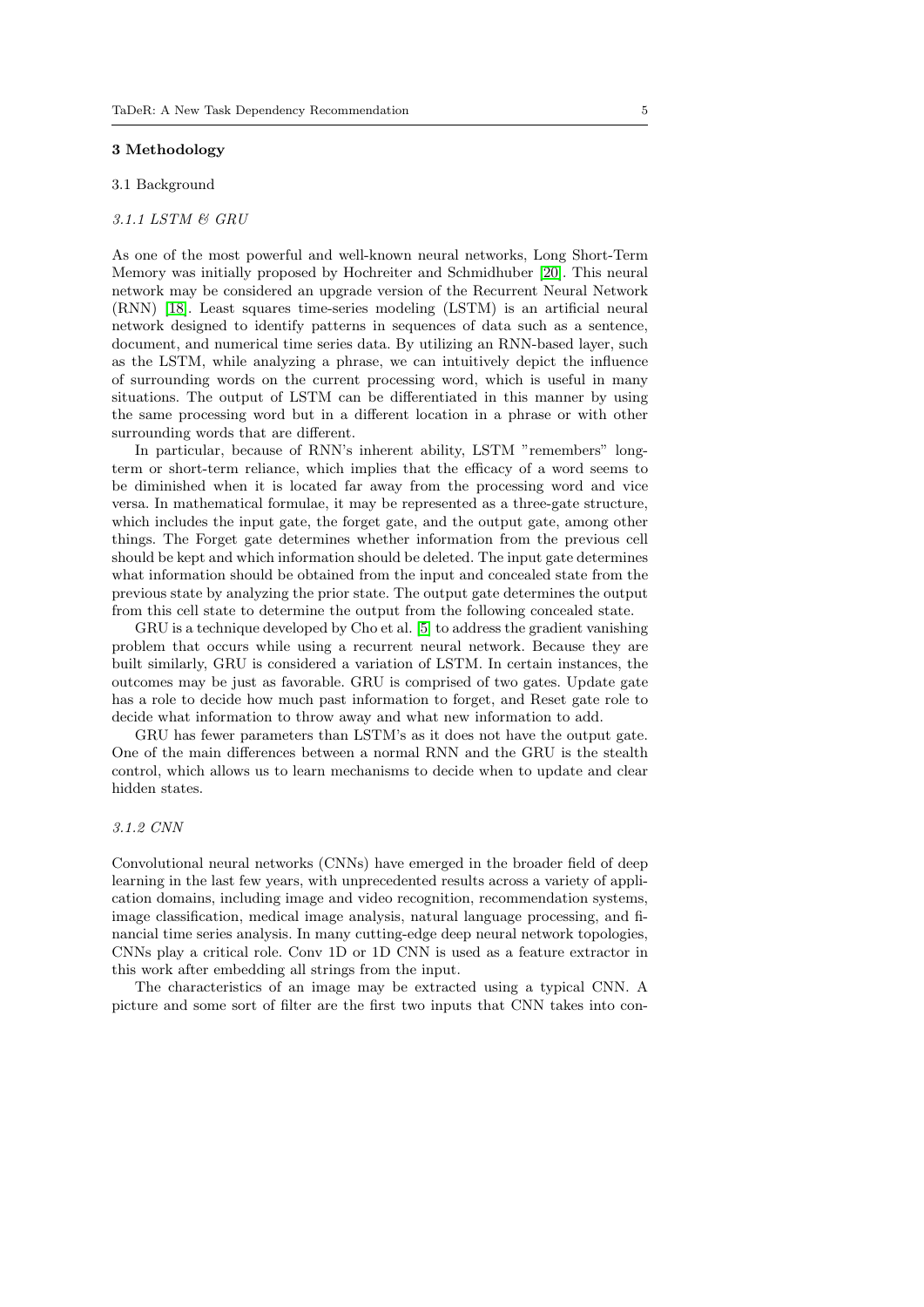sideration (or kernel). This neural network (CNN) only examines a tiny portion of input data, and it shares parameters with all neurons to its left and right (since these numbers all result from applying the same filter). Until there is no longer a filter, this cycle will be repeated indefinitely. The input is in 2D rather than 3D when using Conv 1D.

Let the input x to convolution layer of length n and let the kernel h of size z. Let the kernel window be shifted s positions (number of strides) after each convolution operation, and p is the number of window kernels. Then, the convolution between x and h for stride s can be defined as:

$$
y(n) = \begin{cases} \sum_{i=0}^{z} x(n+1)h(i) & , \text{if } n = 0\\ \sum_{i=0}^{z} x(n+i+(s-1)h(i) & , \text{otherwise} \end{cases}
$$
 (1)

#### 3.2 Word Embedding

Most of the features in this project are textual features. Hence, we need a method to convert these features to number vectors, a learned form, to process them through the models. There are many popular embedding methods such as TF-IDF, Word2vec, GloVe, FastText, etc.

This paper used TF-IDF as a traditional method to compare with GloVe and FastText in the neural network approach.

TF-IDF or Term Frequency-Inverse Document Frequency [\[21\]](#page-23-7) is a popular method that has a similar rule with Count Vector when it also focuses on the frequency of a word. However, TF-IDF also cares about the frequency of that word in the whole dataset, besides the corresponding frequency in each document.

Normally, Term Frequency (denoted as TF) is the number of times words appear in the text, which can computed as follows:

$$
tf(w,d)=\frac{f(w,d)}{\max(\{f(w,d):w\in d\})},
$$

where  $tf(w, d)$  is the term frequency of the word w in the document d,  $f(w, d)$  is the number of the word w existing in the document d,  $\max(f(w, d) : w \in d)$  is the number of occurrences of the word  $w$  with the most occurrences in the document d.

Meanwhile, Inverse Document Frequency (denoted as IDF) can measure the importance of a word as:

$$
idf(w, D) = \log \left( \frac{|D|}{|\{d \in D : w \in d\}|} \right),\,
$$

where  $\textit{idf}(w, D)$  is the value IDF of the word w in all documents, D is the set of documents, and  $|d \in D : w \in d$  is the number of documents including the word  $w$  in  $D$ .

Finally, the TF-IDF value of a word in a text can be formulated as:

TF-IDF
$$
(w, d, D) = tf(w, d) \times idf(w, D)
$$
.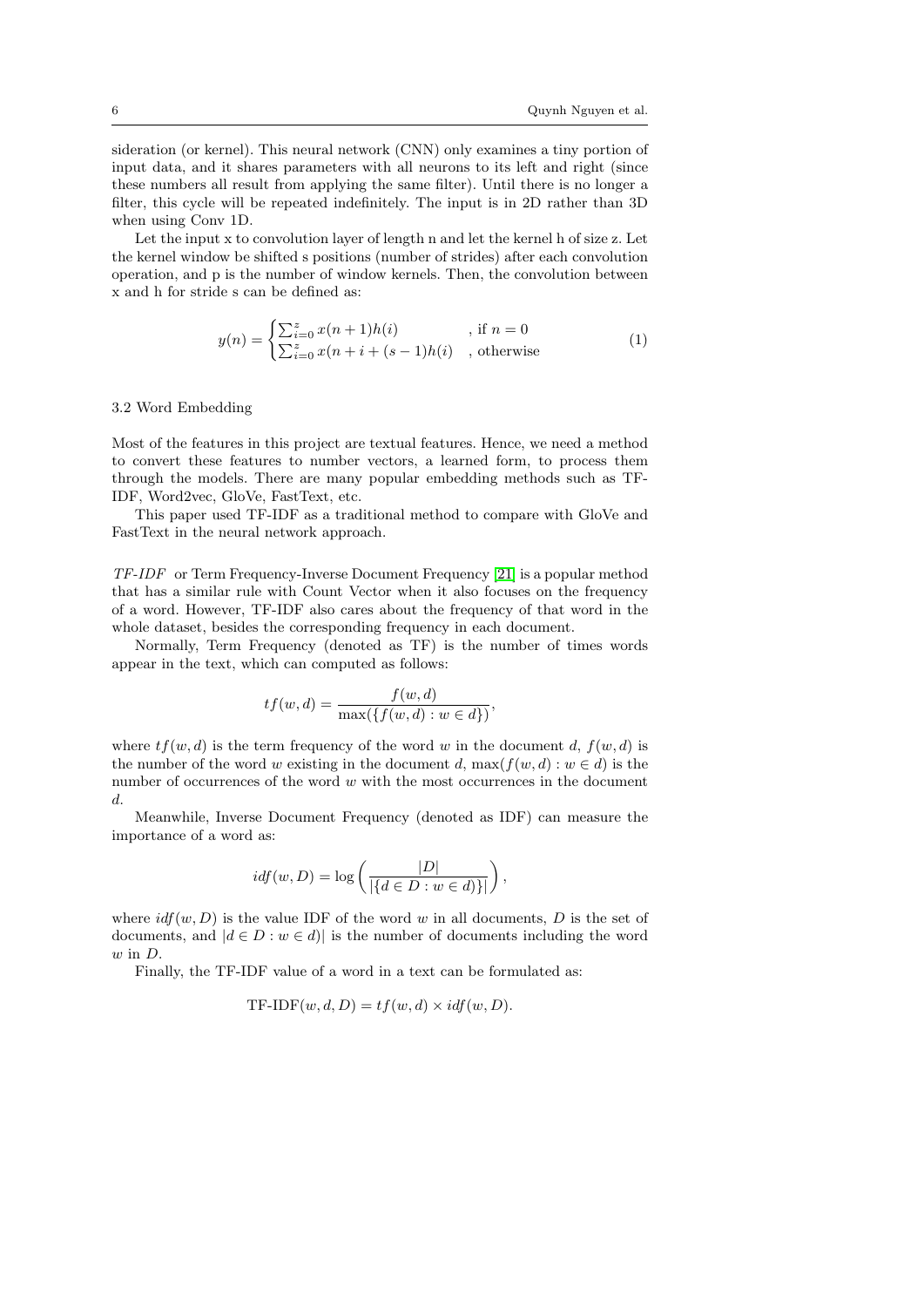GloVe GloVe (Global Vectors) [\[16\]](#page-23-8) is one of the new methods to construct word vectors (introduced in 2014). It is essentially built on top of the Co-occurrence Matrix. GloVe based on the idea: The semantic similarity between two words  $i$ ,  $j$  can be determined through the semantic similarity between word  $k$  and each word  $i, j$ , the  $k$  words with good semantic determinism are the words that make the ratio  $\frac{P(k|i)}{P(k|j)}$  go to 1 or just 0. For example, if i is "cake", j is "milk" and k is "biscuit", then the ratio will be quite large since "biscuit" means closer to "cake" rather than "milk", otherwise, if we substitute k for "computer", (1) will be approximately equal to 1 because "computer" has almost nothing to do with "cake" and "milk".

FastText A major drawback of word2vec is that it can only use words in the dataset. To overcome this, we have FastText [\[1\]](#page-17-0) which is an extension of Word2Vec, built by the Facebook research team in 2016. Instead of training for word units, it divides the text into small chunks called n-grams for the word.

For example, the word "vision" would be "vis", "isi", "sio", and "ion", the vector of the word apple would be the sum of all these. Therefore, it handles very well for cases when the word is not found in the vocabulary list.

### 3.3 Distance Metrics

In traditional approach, we used TF-IDF to get numeric vectors from textual features then computed matching score by several distance metrics: cosine similarity, euclidean distance, manhattan distance and chebysev distance.

Manhattan distance Manhattan distance seems to works well with high-dimensional data, in this case our embedding vectors. It computes distance between two vectors if they could only move right angles with no diagonal movement.

$$
\mathbf{D}(\mathbf{x}, \mathbf{y}) = \sum_{i=1}^{k} |x_i - y_i|
$$

Chebysev distance It is defined as the maximum distance value along one axis.

$$
\mathbf{D}(\mathbf{x},\mathbf{y}) = max_i |x_i - y_i|
$$

Cosine similarity Cosine similarity is a metric to calculate matching score between two non-zero vectors. In this case, those vectors are our embedding textual vectors. This metric is computing as

$$
similarity = \frac{AB}{||A|| ||B||} = \frac{\sum_{i=1}^{n} A_i B_i}{\sqrt{\sum_{i=1}^{n} A_i^2} \sqrt{\sum_{i=1}^{n} B_i^2}}
$$

where A and B are our vectors needed to be compared.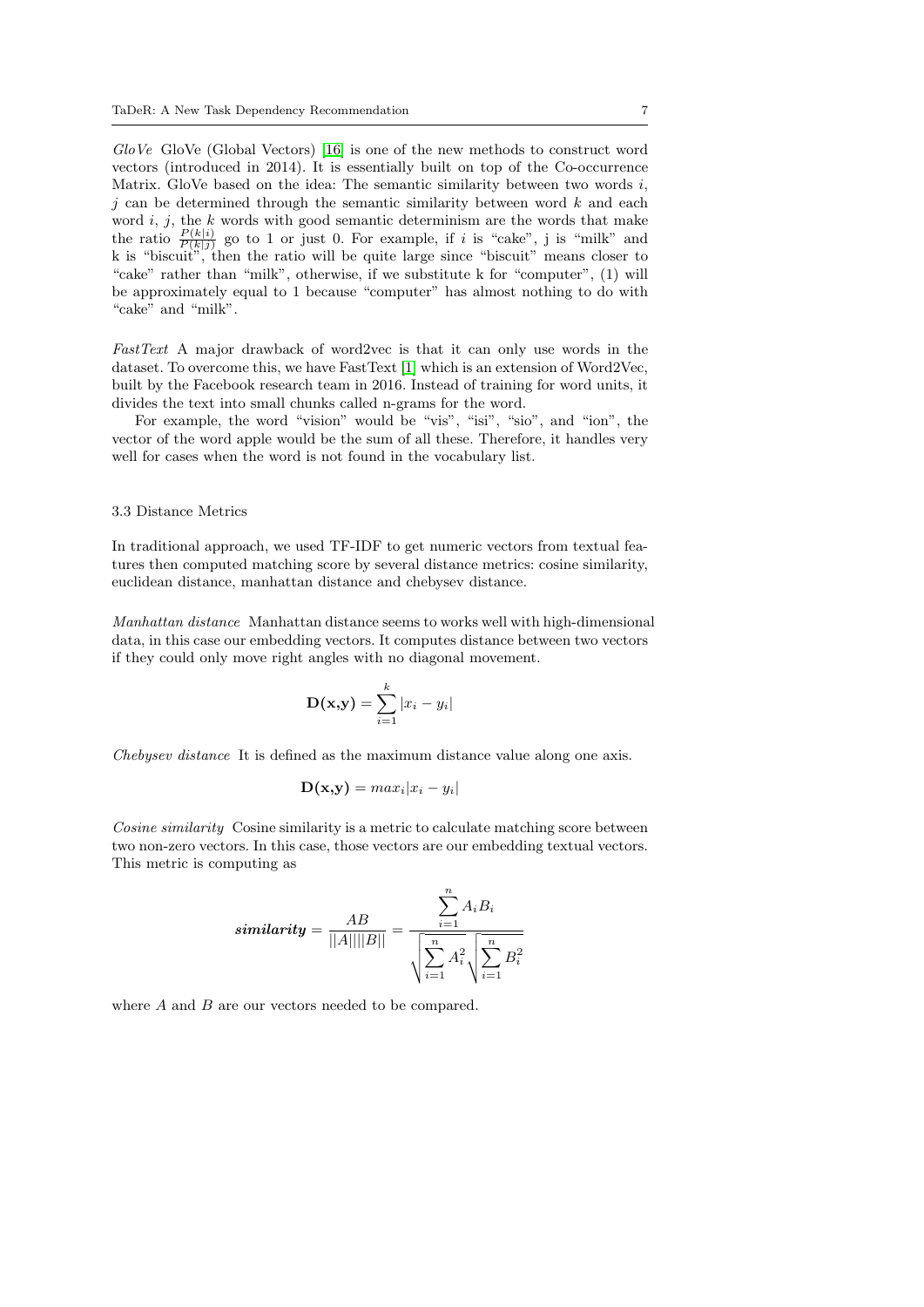Euclidean distance Comparable with cosine similarity, there is another popular metric called euclidean Distance which is using widely in many machine learning applications. This metric is displayed as the equation.

$$
d(A,B) = \sqrt{\sum_{i=1}^{n} (q_i - p_i)^2}
$$

where  $A$  and  $B$  are our textual vectors.

# 4 Our Approach

# 4.1 Data Processing

Data processing is essential in every natural language processing problem to remove all possible noises, punctuation marks, special characters and enhance proposed techniques' performance. In this work, we apply the following data processing steps.

#### 4.1.1 Textual Features

Removing noises and transforming words into nuggets that make the model extract value patterns are the data processing step's expectations. For Jira observations, textual features include various word forms, numbers, and noises, such as different words due to writing style, HTML's URL and elements, and stop words. We break those things down by solving each step-by-step in a suitable order, as shown in Figure [1.](#page-8-0)

Verbally, we first convert all the text in lower case and remove all the links, punctuation, numbers and stop words (the stop words list based on NLTK (Natural language processing toolkits proposed by Loper and his colleagues[\[13\]](#page-23-9))'s stop words  $list<sup>7</sup>$  $list<sup>7</sup>$  $list<sup>7</sup>$  which is combined with some words like "e.g", "i.e", "http", "htt", "or", and "www") from getting output as word-only features. Those "unstructured" features are passed into a transformative preprocess (applying stemming technique<sup>[8](#page-7-1)</sup> which is provided by NLTK) to convert them into their "root forms". Table [1](#page-8-1) shows examples of data after those steps.

Feature Selection Among these 32 attributes collected [17,](#page-25-0) [18,](#page-26-0) 2?, there is a huge number of these attributes have "NaN" values for most of datasets, including Labels, TimeOriginalEstimate, TimeEstimate, AggregateTimeOriginalEstimate, AggregateTimeRemainingEstimate, TimeSpent, and AggreateTimespent. There are only nine attributes available to fill in when one Jira task is created: "title", "description", "environment", "summary", "type", "priority", "status", "reporter", and "component".

After analyzing the datasets, we discover that only three attributes (Title, Description, and Summary) can contain the fundamental information of a Jira

<span id="page-7-0"></span><sup>7</sup> https://www.nltk.org/

<span id="page-7-1"></span> $^8\,$ https://nlp.stanford.edu/IR-book/html/htmledition/stemming-and-lemmatization-1.html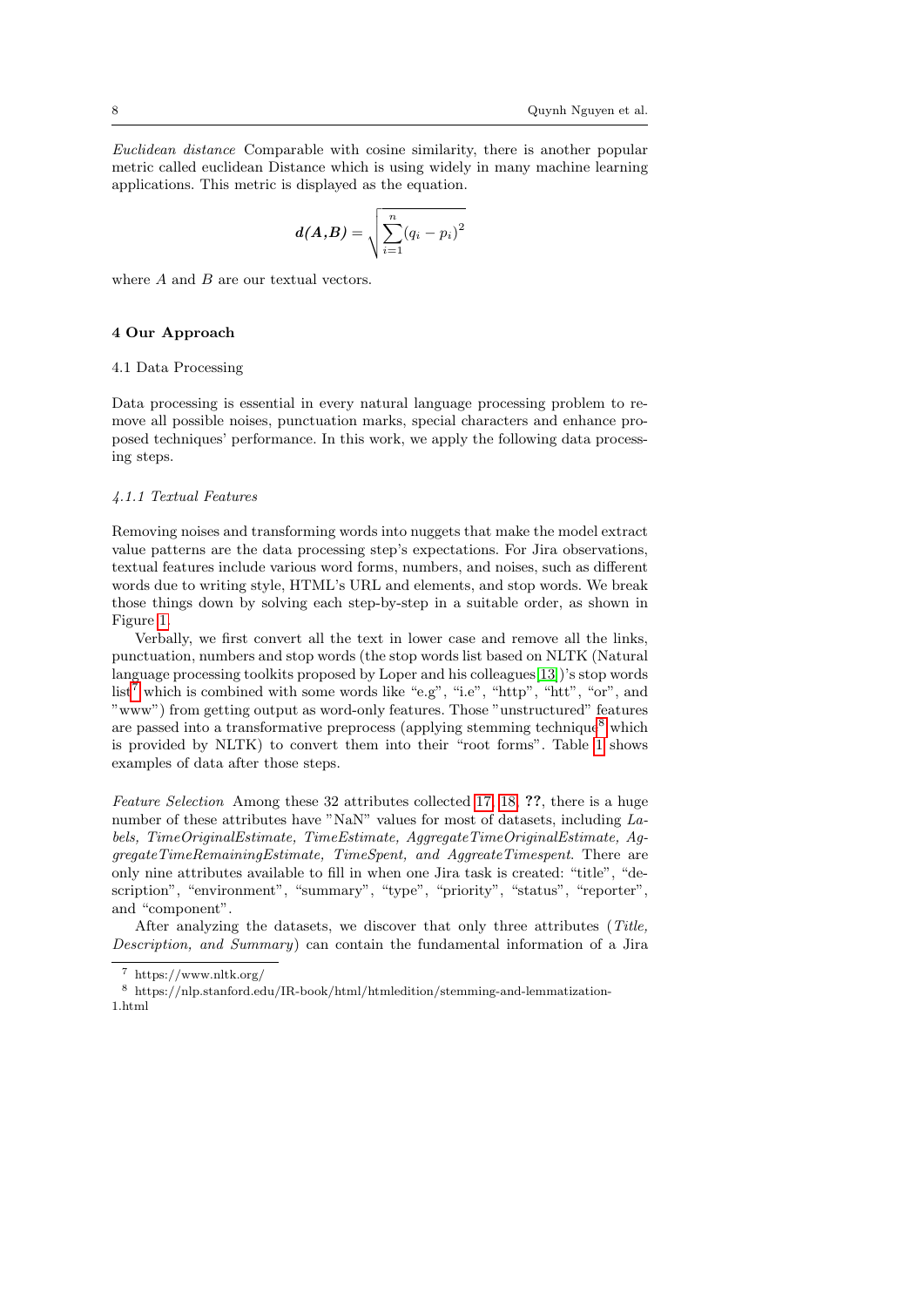<span id="page-8-0"></span>

Fig. 1: The architecture of our Siamese model: a CNN layer with the number of units of 256, and the Dense layer (Fully Connected layer) with the unit number of 256 using ReLU as the activation function, and the last layer using the activation function Softmax to compute the final matching score between two input Jira issues.

Table 1: Preprocessing results

<span id="page-8-1"></span>

| $_{\text{Datasets}}$ | Original Text                                                                                                                                                                                                                                                                                                                                                                                                                                                                                                                                                                | Processed Text                                                                                                                                                                                                                                                                                                          |
|----------------------|------------------------------------------------------------------------------------------------------------------------------------------------------------------------------------------------------------------------------------------------------------------------------------------------------------------------------------------------------------------------------------------------------------------------------------------------------------------------------------------------------------------------------------------------------------------------------|-------------------------------------------------------------------------------------------------------------------------------------------------------------------------------------------------------------------------------------------------------------------------------------------------------------------------|
| <b>FLUME</b>         | $\langle p \rangle$ RPM install runs as user flume<br>, but a file such $as/var/log/messages$<br>is default perms 600 on centos/redhat.<br>$\langle p \rangle$ /p $>$ $\langle p \rangle$ Jdeally we don't want to run<br>flume node as root. $\langle p \rangle$ Flume node's<br>tail source does not report error or go<br>into error state to user attempts to tail<br>a file it doesn't have permissions to<br>read. Flume node's tail source does<br>not report error or go into error state<br>to user attempts to tail a file it doesn't<br>have permissions to read. | rpm install run user flume file var<br>log message default perm centos<br>redhat ideally want run flume<br>node root flume node tail source<br>report error go error state user<br>attempt tail file permission read<br>flume node tail source report error<br>go error state user attempt tail file<br>permission read |
| <b>MDLSITE</b>       | $\langle p \rangle$ /p > Rather than writing docs AT<br>moodle DOT org, it would be nice to<br>have mail to links. $\langle p \rangle$ Add email<br>obfuscation to Moodle Docs Add<br>email obfuscation to Moodle Docs<br>Fix.                                                                                                                                                                                                                                                                                                                                               | rather writing doc moodle dot<br>would nice mail to link add email<br>obfuscation moodle doc add email<br>obfuscation moodle doc                                                                                                                                                                                        |

issue, such as, e.g., "What type of this issue is?", "How does it affect the product and other functions?" and "Why does it occur?" As a result, we decide to use these three attributes to construct a suitable recommendation model for the problem.

Moreover, to enhance the performance of those features, we also tried to extract time features included "Created Date" and "Updated Date". If they are considered independently, these values seem to be similar in a large group of issues. Hence, we combine them to two features called "Cre-cre" and "Cre-up". They are following an assumption that if two issues are created near each other created day, or one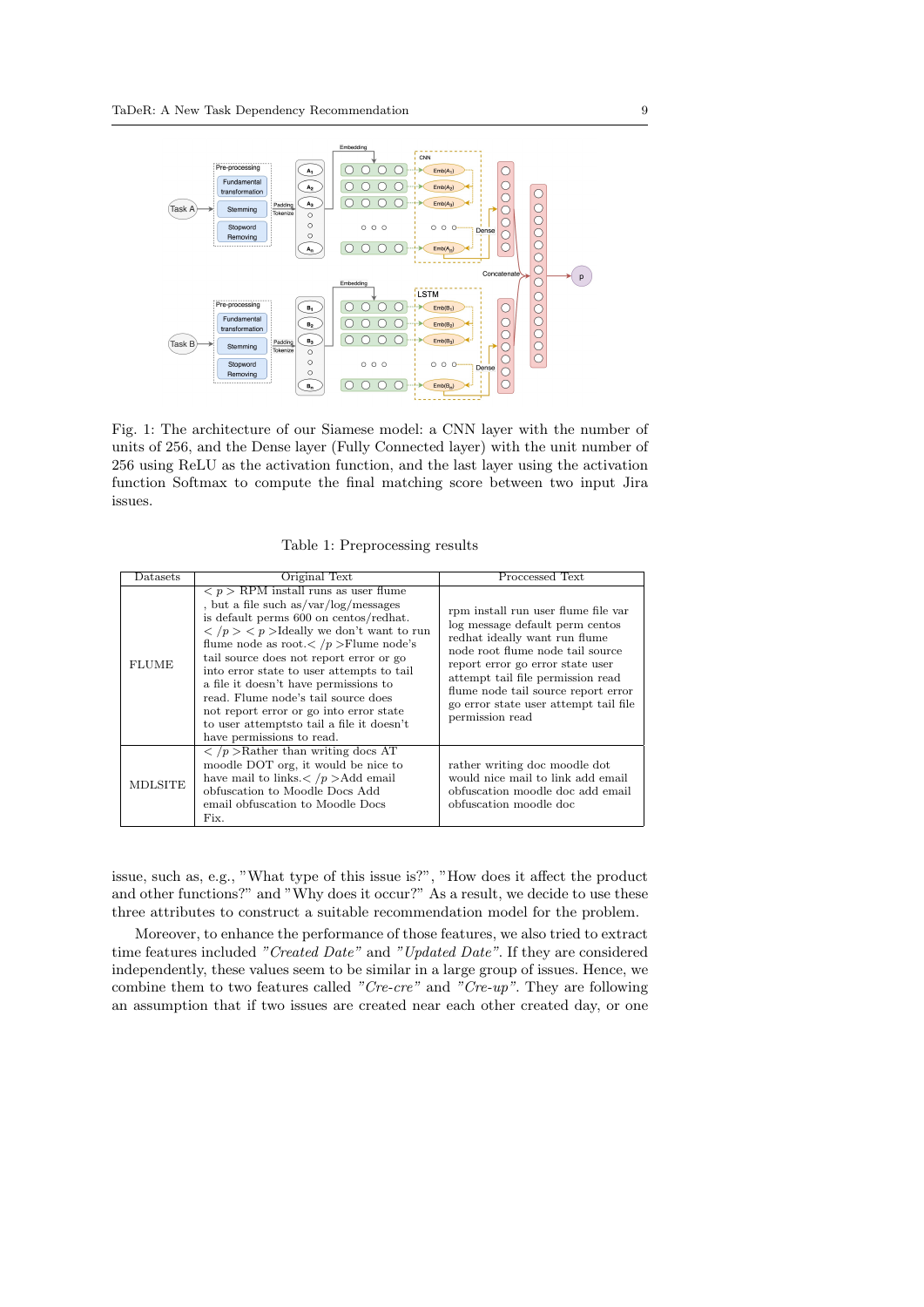issue is created near the day one other issue is updated, they tend to have links between each other.

We use the Pandas library to convert all time features from string to DateTime type for this feature. We then get the absolute value of the subtraction between two created dates or between the created date and the updated date, as represented above with each pair of issues.

Assume that X is an issue that we need to recommend a list of relevant matters that link with it. Y is the issue that we aim to check if it likely has a link with X or not. In the feature engineering step, we add two features: the gap between the created dates of both X and Y and the gap between the created date of X and the updated date of Y (in short, we named it CC and CU, respectively).

#### 4.2 Model Training

This section aims to present two proposed approaches to the main problem. First, as the primary problem can be formulated as a classification problem, we want to estimate the matching score between the current task created and other previous ones to choose the top  $K$  relevant items for the output results of the TaDeR system. To construct an appropriate recommendation model from each training dataset, we can split all Jira observations into two groups. One group contains all existent pairs of Jira issues that link with each other (Jira users created these links during the related project). Another group has all remaining couples of Jira issues having no connection with others, namely "lonely issues". We can create initial datasets for training and testing the expected recommendation model by this approach. We aim to build a binary classification model for estimating the probability of having a connection between two given Jira observations using these two groups. We label each pair as "1" if the two issues have a link between them, and "0" if they are not relevant.

However, we need to assume that we can only utilize available attributes when creating the current Jira issue. In the modeling process, we consider two different directions. In this first direction, we compute TF-IDF features for all text attributes in this first direction and combine them for the final feature vector for a given Jira issue. We estimate their cosine similarity distance based on the feature vectors extracted from two given Jira issues. However, the result is not so well even when we tried to replace cosine similarity with euclidean distance, manhattan distance, and Chebyshev distance. In the second approach, we construct a Siamese neural network, where we use GloVe as our embedding and CNN layer to compute the deep-learning features from each Jira issue's input data. After that, we calculate the similarity between two feature vectors computed by one Dense layer for getting the matching score of these two issues. We later use embedding methods with FastText and replaced CNN with GRU and LSTM.

For returning the list of recommended items, we calculate the matching scores between the chosen Jira issues and all other previous ones and determine the list of top K relevant items. In what follows, we will briefly describe our proposed models.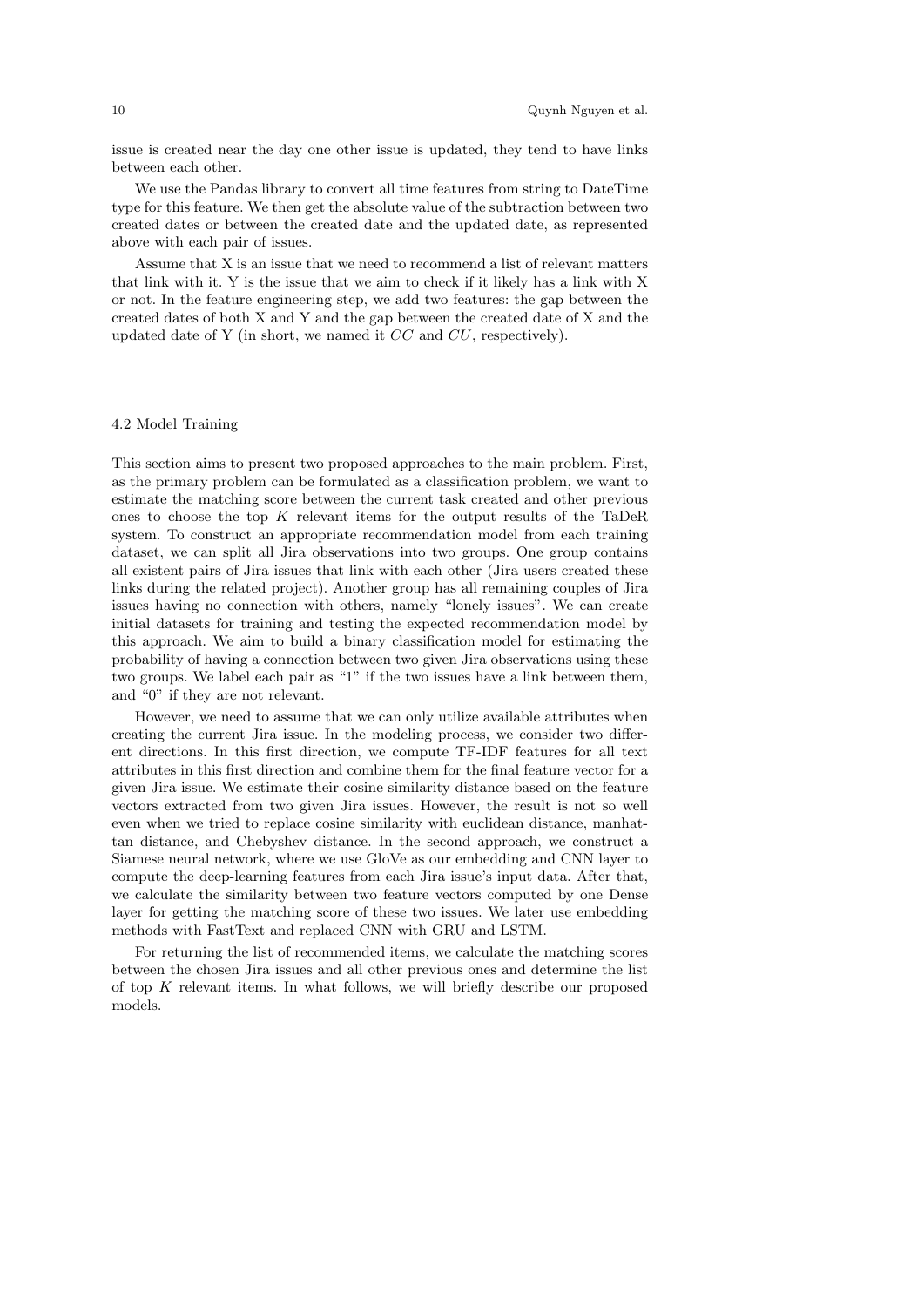#### 4.2.1 Traditional Methods

In this work, we compare many methods (from traditional to deep learning) to get our proposed technique.

In the traditional approach, we first started with TF-IDF to vectorize all essential features, including the title, the description, and the summary, for a given Jira issue. Then, after extracting the TF-IDF features from these three attributes, we combine them into a feature vector and use this type of feature vector to estimate the matching score of two given Jira issues using cosine similarity.

In addition, instead of cosine similarity, we use Euclidean distance, Manhattan distance, and Chebyshev distance.

However, cosine similarity and Euclidean distance gave the best results on both datasets.

One can find the corresponding experiment results related to this traditional approach in Table [3,](#page-16-0) Table [4,](#page-16-1) Table [5,](#page-16-2) and Table [6.](#page-16-3)

## 4.2.2 Siamese Model

Siamese [\[2\]](#page-18-0) is the model released by Yann Lecun et al., a variant of neural networks that allows us to compare the similarities and differences in a pair of two objects. Then, depending on the dataset provided, one can find a suitable technique to compute each object's feature vector via a shared neural network and estimate the final matching score at the end.

The Siamese architecture used in Jira is built, as shown in Figure [1.](#page-8-0) For two input Jira issues, we apply the necessary data processing step for each, do the padding tokenize step, and then feed them through an embedding layer to transform words into the same higher-dimensional feature space where all terms are more closely related. We employ a CNN layer to control how much of the previous state is retained and how many parts of the new state are the same as the primordial state. After this step, we can obtain two feature vectors for two initial Jira issues. Using a Dense layer with the Softmax activation function, the model can output the probability of linking these two input issues. Finally, we use the MSE as a loss function to update weights by backpropagation in the training process.

After trying combinations of CNN, GRU, LSTM with different embedding methods included FastText and GloVe, and we found out that GloVe with CNN brings the best results.

There are many reasons for this:

- CNN is able to extract well both local and position-invariant features. Our dataset, however including mostly free-text and discrete information technology major words as we can see in [1](#page-8-1) so LSTM and GRU is not worked as well as CNN.
- Similar to the difference between Glove and Fasttext, Glove focus more on global statistics hence Glove's word vectors are more discrete in the space which lead to a better result.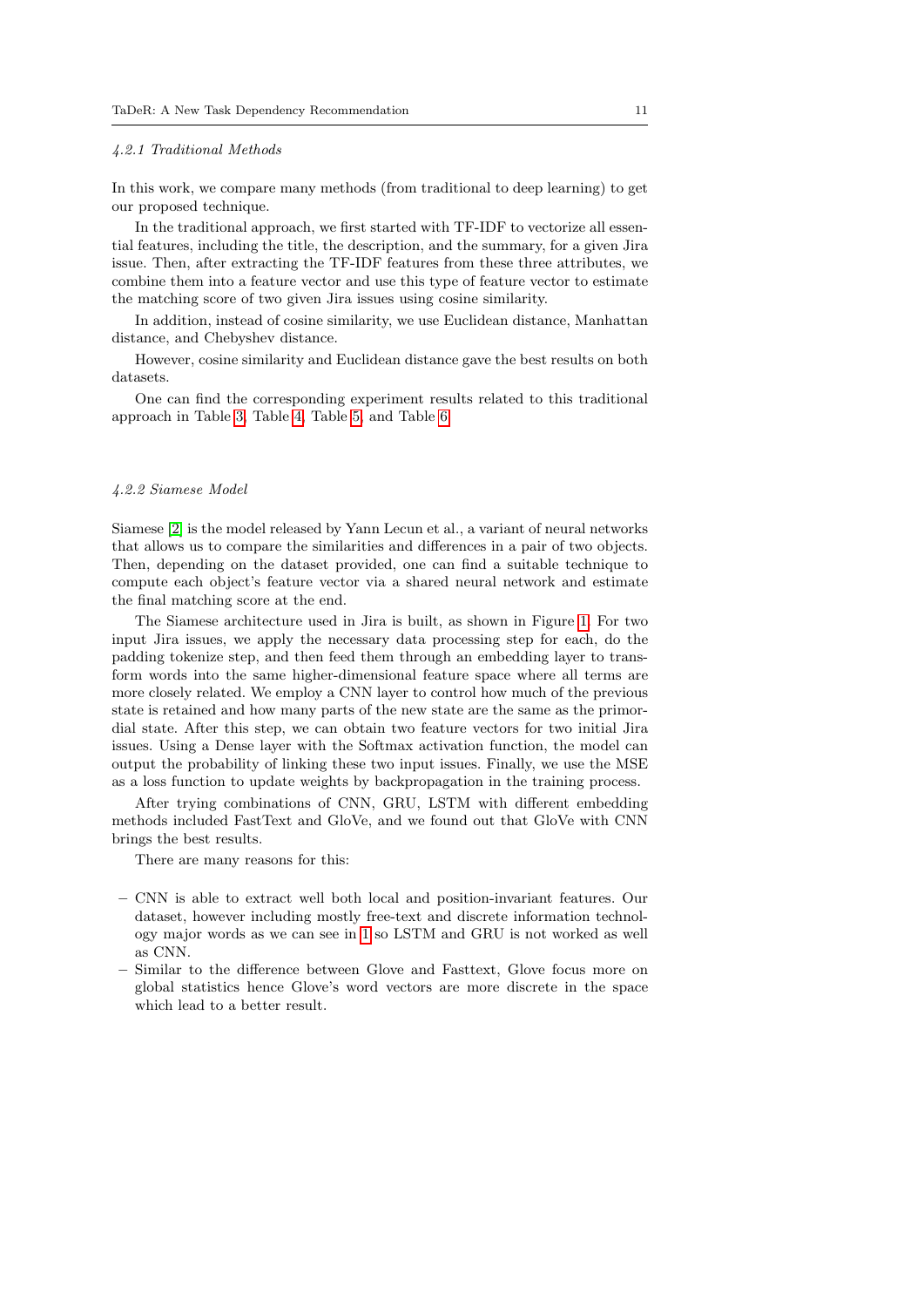## 5 Data Collection and Evaluation

Nowadays, Jira has become a proprietary issue-tracking product developed by Atlassian, a day-to-day bug tracking and agile management dashboard of many popular products and projects of Atlassian and other technology teams. It contains several essential pieces of information that are adequate to explore, such as title, description, a summary of an observation (each observation here is a task, a story, or a project), and their linkage information.

To investigate the task dependency recommendation problem, we find available public projects with over 3000 observations with at least 100 linkages among Jira observations. There are two well-known data sources, including Apache<sup>[9](#page-11-0)</sup> and Moodle[10](#page-11-1). Both Apache's teams and Moodle's teams usually use Jira as their primary project management platforms.

In experiments, we choose two large datasets for comparing the performance of different methods: one Moodle project  $(MDLSITE^{11})$  $(MDLSITE^{11})$  $(MDLSITE^{11})$  and Apache project  $FLUME^{12}$  $FLUME^{12}$  $FLUME^{12}$ ). Then, we did experiments with 28 combinations of features on FLUME since it has fewer issues than MDLSITE. Hence the experiments will run faster. After getting the best combination of features, we test different models on FLUME and MDLSITE to find which model has the best performance.

#### 5.1 Data Collection

The Apache software foundation (or denoted as  $A$ pache $13$ ) has multiple projects/products using Jira as their primary project management dashboard. Similarly, Moodle also has various projects/products using Jira, such as Moodle App (MOBILE), Moodle QA (MDLQA), and Moodle Community Sites (MDLSITE). These are public projects for issue tracking, and one can access these projects by their public APIs to quickly collect or search relevant Jira observations.

Among the datasets, each Jira task collected has 32 attributes. We list these attributes and the corresponding description at Table [17,](#page-25-0) Table [18,](#page-26-0) and Table ??.

#### 5.2 Datasets

This section briefly describes datasets, including MDLSITE and FLUME. In experiments, all data sets are split into two mutually exclusive groups: one training set and one testing set with a ratio of 3:1. Instead of randomly dividing them, we choose a date as a splitting point, which means all observations created before this splitting point are training set. Other tasks made after this date belong to the testing set. This division can help us mimic a practical application of the TaDeR system when we utilize historical data for recommending the relevant tasks for one Jira observation created.

<span id="page-11-0"></span><sup>9</sup> https://projects.apache.org/projects.html

<span id="page-11-1"></span><sup>10</sup> https://tracker.moodle.org/projects

<span id="page-11-2"></span><sup>11</sup> (Moodle Community Sites) https://tracker.moodle.org/

<span id="page-11-3"></span><sup>12</sup> https://flume.apache.org/

<span id="page-11-4"></span><sup>13</sup> https://www.apache.org/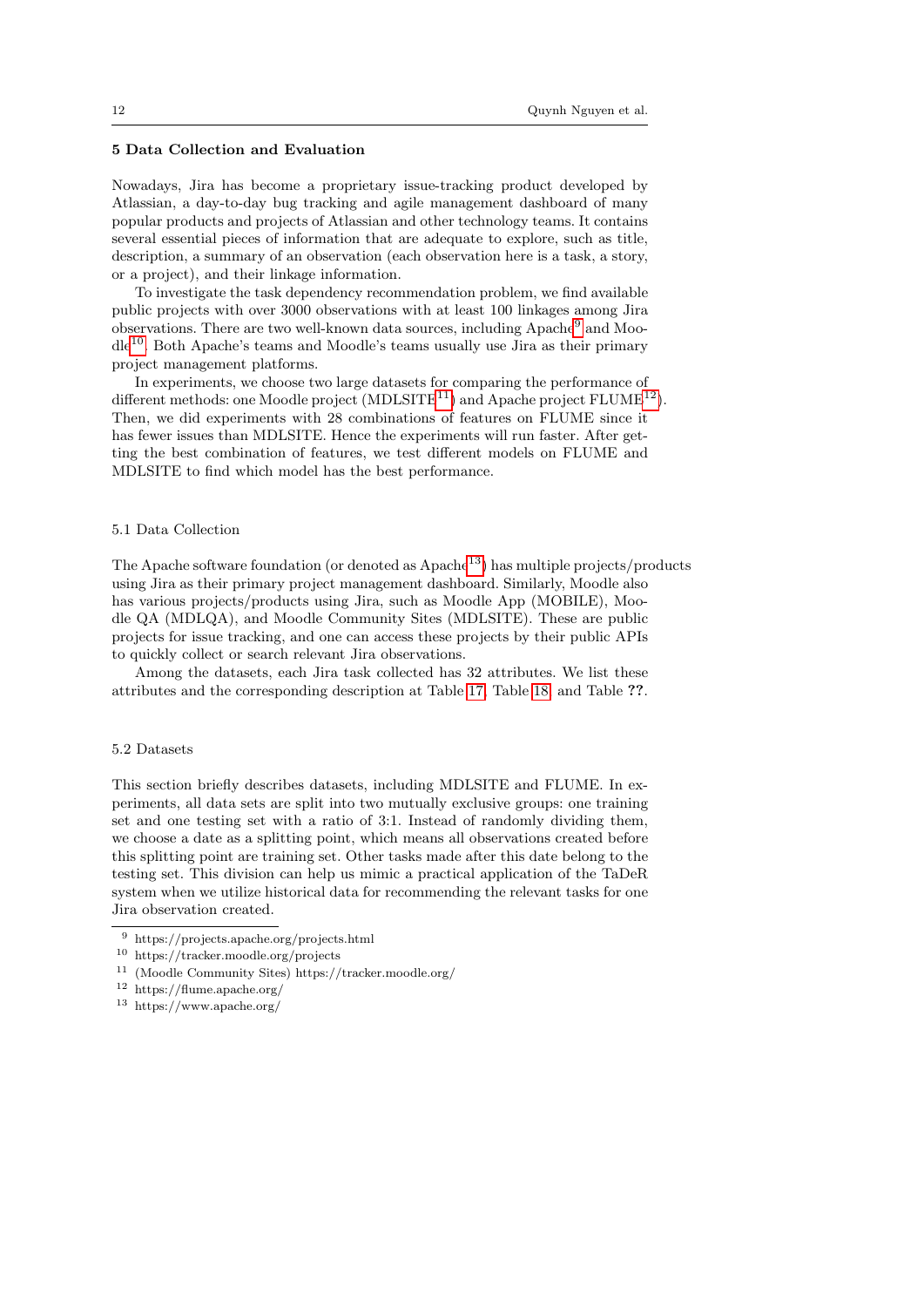Specifically, we can construct six corresponding datasets for datasets collected, including three training sets and three testing sets as follows. For the MDLSITE dataset, we choose the splitting point as the 4100th day, which means all observations created in the first 4100 days belong to the training set, and the remaining ones are in the testing dataset. Also, we select the splitting point for the FLUME dataset as the 1577th day.

|                                        | <b>FLUME</b> | <b>MDLSITE</b> |
|----------------------------------------|--------------|----------------|
| Issues                                 | 3373         | 5910           |
| $#$ Links                              | 1664         | 4566           |
| $#$ Training Size                      | 2502         | 4389           |
| $#$ Available Links (Training Dataset) | 1266         | 3084           |
| $#$ Testing Size                       | 871          | 1521           |
| $#$ Available Links (Testing Dataset)  | 398          | 1482           |

Table 2: The details of datasets chosen FLUME and MDLSITE

Ordinarily, the contents in the Summary column are replicates of the Title column. For this reason, when we analyze these datasets, we discover that they have pretty similar contents, and the histograms of the number of words look a bit close.

## 5.3 Performance Metrics

We measure each method's performance using the following standard metrics in the recommendation system: Accuracy@K, Recall@K, and MRR@K.

#### 5.3.1 Accuracy@K

For a given list of K recommended items, the metric Accuracy@K can be computed as follows:

$$
Accuracy@K = \frac{TP@K + TN@K}{TP@K + TN@K + FP@K + FN@K}
$$

In the top K recommended results, TP@K is the number of actual relevant pairs predicted to be related, TN@K is the number of pairs that are irrelevant and predicted to be irrelevant. FP@K is the number of pairs that are irrelevant but predicted to be relevant, and FN@k is the number of pairs that are relevant but predicted to be irrelevant.

# 5.3.2 Recall@K

Recall<sup>Q</sup>K is one of the essential metrics that can be determined as:

$$
Recall@K = \frac{TP@K}{TP@K + FN@K}
$$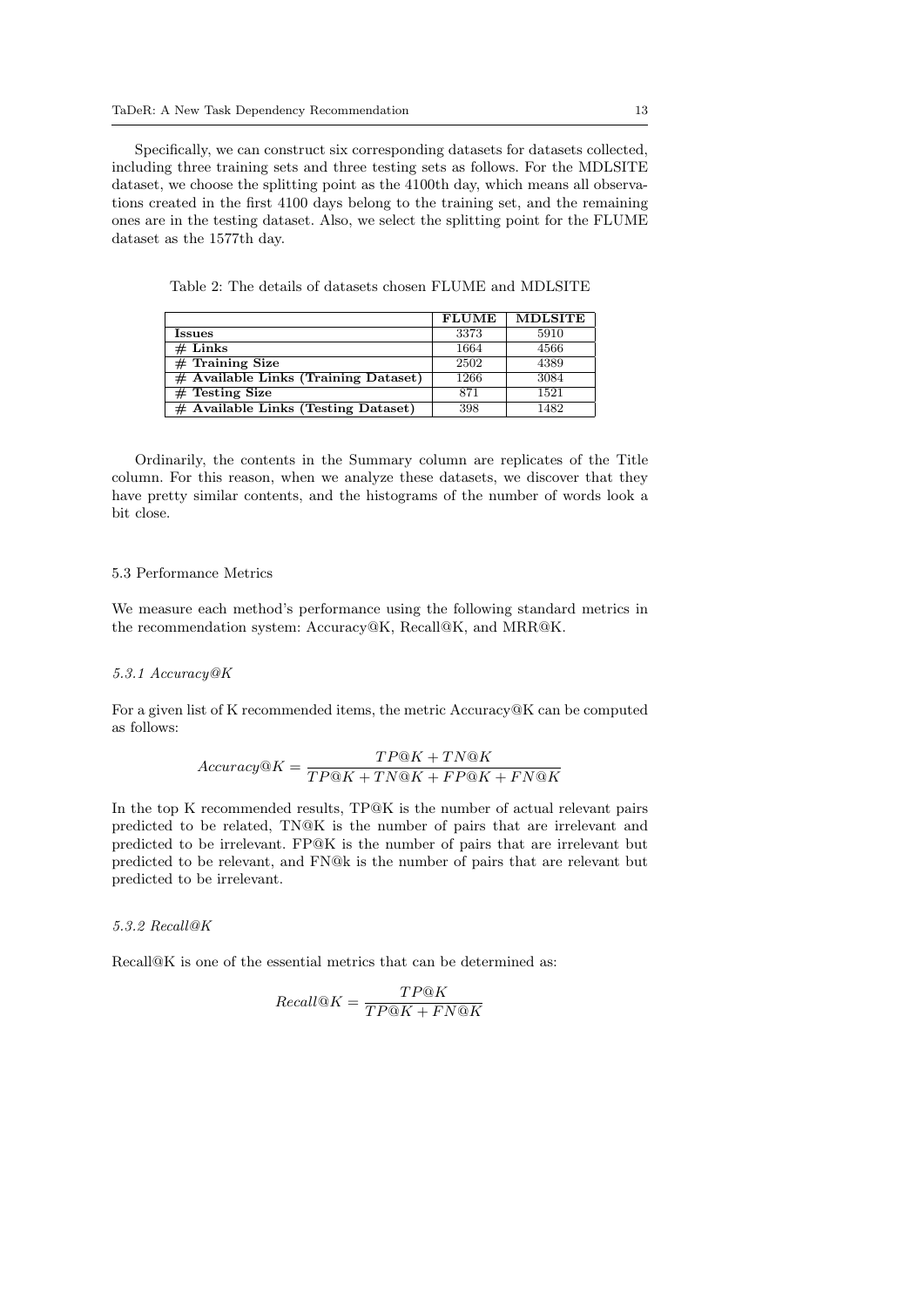## 5.3.3 Mean Reciprocal Rank@K

The formula of Mean Reciprocal Rank@K (MRR@K) can be given as follows

$$
MRR = \frac{1}{|K|} \sum_{i=1}^{|K|} \frac{1}{rank_i}
$$

,

where  $rank_i$  denotes the rank of the first relevant result and K is the top relevant issues.

### 6 Experiments

There are three fascinating questions we aim to investigate related to the task dependency recommendation system in our experiments. First, what types of existing attributes from a new Jira task created are vital to the corresponding model? In practice, most possible tasks likely related to a given one are usually created during the last few months. Consequently, what is the impact of using time filtering on the final recommendation results of the TaDeR system? Finally, how much does using deep learning features and the Siamese architecture help increase a TaDeR system's performance in chosen datasets?

All experiments are operated on a computer with  $Intel(R)$ -Core $(TM)$ -i7 2 CPUs running at 2.4GHz, 128GB of RAM, and an Nvidia GeForce RTX-2080Ti GPU. We present our experimental design and the corresponding results concerning these research questions in what follows.

#### 6.1 Experimental Design

As mentioned in the previous section, we first use dataset FLUME to find the best features and then compare all proposed methods on FLUME and MDLSITE. MDLSITE dataset has too many issues that took a long time to train for each model, so we only use FLUME for this experiment. We use five valuable attributes from the input data of a new Jira task created: Title (T), Description (D), Summary (S), Created Date, and Updated Date. For two specific Jira issues, we extract the following features: Title (T), Description (D), Summary (S), the gap between their created dates (CC or C2), the absolute difference between the created date of the current issue chosen and the updated date of another one, namely (CU).

In these experiments, we use four different numbers of top features:  $K =$ 1, 2, 3, 5. For each value of K, we measure the performance of the corresponding type of features computed and the selected model using Accuracy@K, Recall@K and MRR@K. We also do extensive experiments by considering 28 combinations of five features computed (T, D, S, C2, and CU) to understand the impact of each type of feature combination of the model. These 28 features are as follows: T (Title), D (Description), S (Summary), TD (Title + Description), TS (Title + Summary), TDS (Title + Description + Summary), DS (Description + Summary), TC2 (Title  $+C2$ ), DC2 (Description  $+ C2$ ), SC2 (Summary  $+ C2$ ), TDC2  $(Title + Description + C2), TSC2 (Title + Summary + C2), TDC2 (Title +$ scription  $+$  Summary  $+$  C2), DSC2 (Description  $+$  Summary  $+$  C2), TCU (Title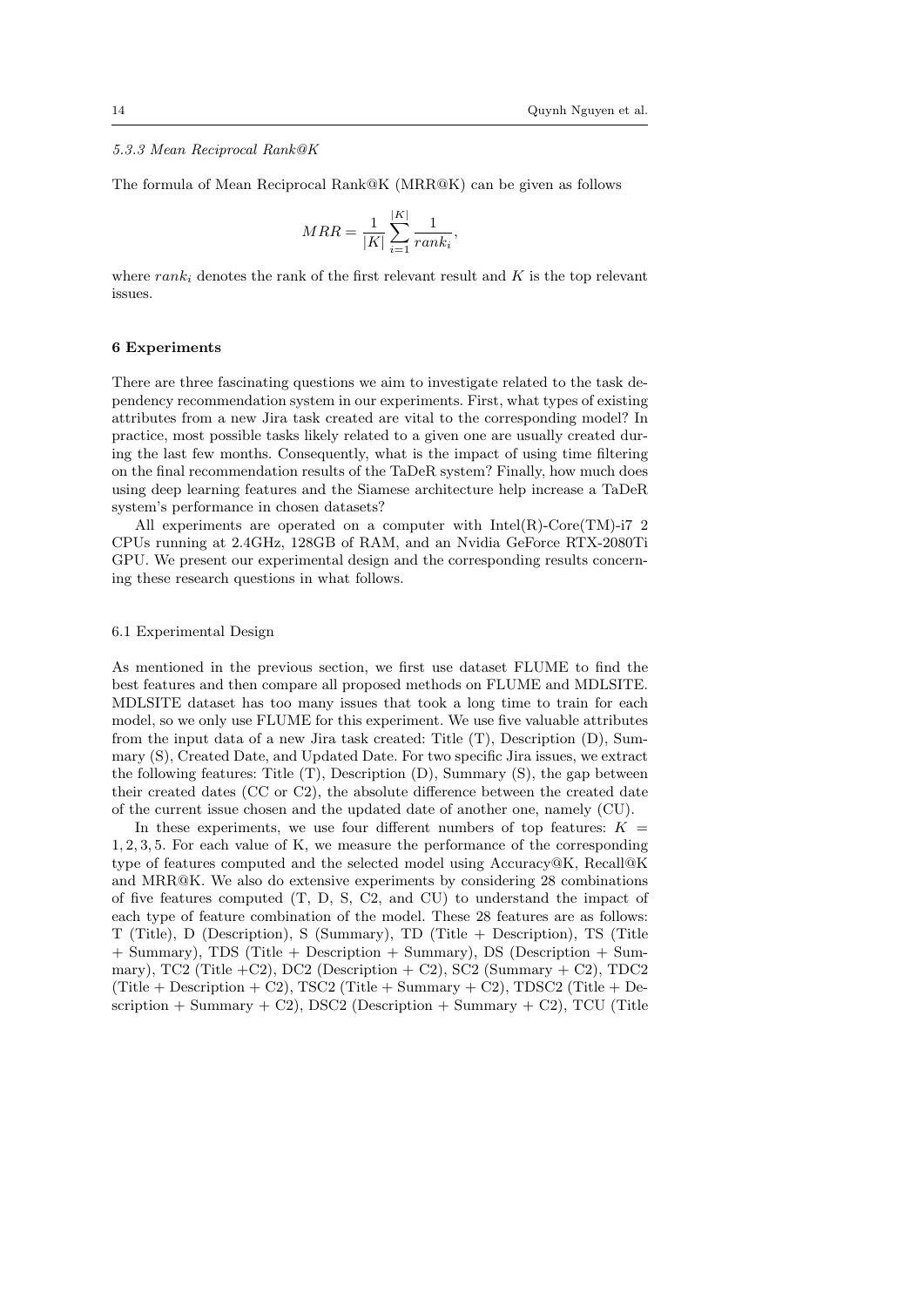+ CU), DCU (Description + CU), SCU (Summary + CU), TDCU (Title + Description  $+$  CU), TSCU (Title  $+$  Summary  $+$  CU), TDSCU (Title  $+$  Description  $+$  Summary  $+$  CU), DSCU (Description  $+$  Summary  $+$  CU), TC2CU (Title  $+$  $C2 + CU$ , DC2CU (Description + C2 + CU), SC2CU (Summary + C2 + CU), TDC2CU (Title + Description + C2 + CU), TSC2CU (Title + Summary + C2 + CU), TDSC2CU (Title + Description + Summary+ C2 + CU), and DSC2CU  $(Description + Summary + C2 + CU).$ 

After finding out the best features, we tested these features with several combinations of two embedding methods (GloVe and FastText) and 3 model types (LSTM, GRU, and CNN).

Besides, we consider seven scenarios of applying the "time filter" to get the recommended items list in the post-processing step for a TaDeR system. In our work, we select the following "time filter": one month, two months, three months, and no time filter.

For the traditional approach, we compute the corresponding performance of the proposed models (TF-IDF for feature extraction with several techniques for estimating matching scores) for datasets.

## 6.2 Hyperparameter Tuning

After experiments, we began to tune our best model - GloVe Embedding and CNN model to get the best result. We apply the hyperparameter tuning process to find our proposed Siamese architecture's best configuration for the TaDeR system. Those hyperparameters of all hidden layers (LSTM and Dense Layer) are the number of units and the action functions. Using two experimental datasets provided, we do the following hyperparameter tuning process:

- The number of units can be finetuned as follows. All unit numbers of an LSTM layer and a fully connected (FC) layer start from 50 units at the beginning. Sequentially, we can increase each unit number by 50 units every step, and it will be stopped either the evaluation metrics stop growing or the loss value is not convergent.
- We have tried some typical activation functions (ReLU, LeakyReLU, and Sigmoid) for the Dense layer, and the activation function ReLU shows that it is the most sufficient in this problem.

## 7 Discussions

As mentioned in Section 6, we aimed to answer our first question about the attributes that are the best for our corresponding model. Since there are many issues in the MDLSITE dataset, we decided to perform the first 28 experiments on FLUME instead. We chose a combination of features in each experiment and applied them on GloVe and CNN model with the default 2-month timing filter. We have seven combinations with three textual features (Title  $-$  T, Description  $-$ D, Summary – S): T, D, S, DT, DS, DTS, and TS. Table [7](#page-17-1) and Table [8](#page-18-2) showed that DTS brings the best result among them with Accuracy@1 and MRR@1 reach 0.2026, Recall@1 obtains 0.1698. Using only title (T) and TS (title and summary) bring the worst results, with Accuracy@1 only 0.0529 and 0.0441. To exploit the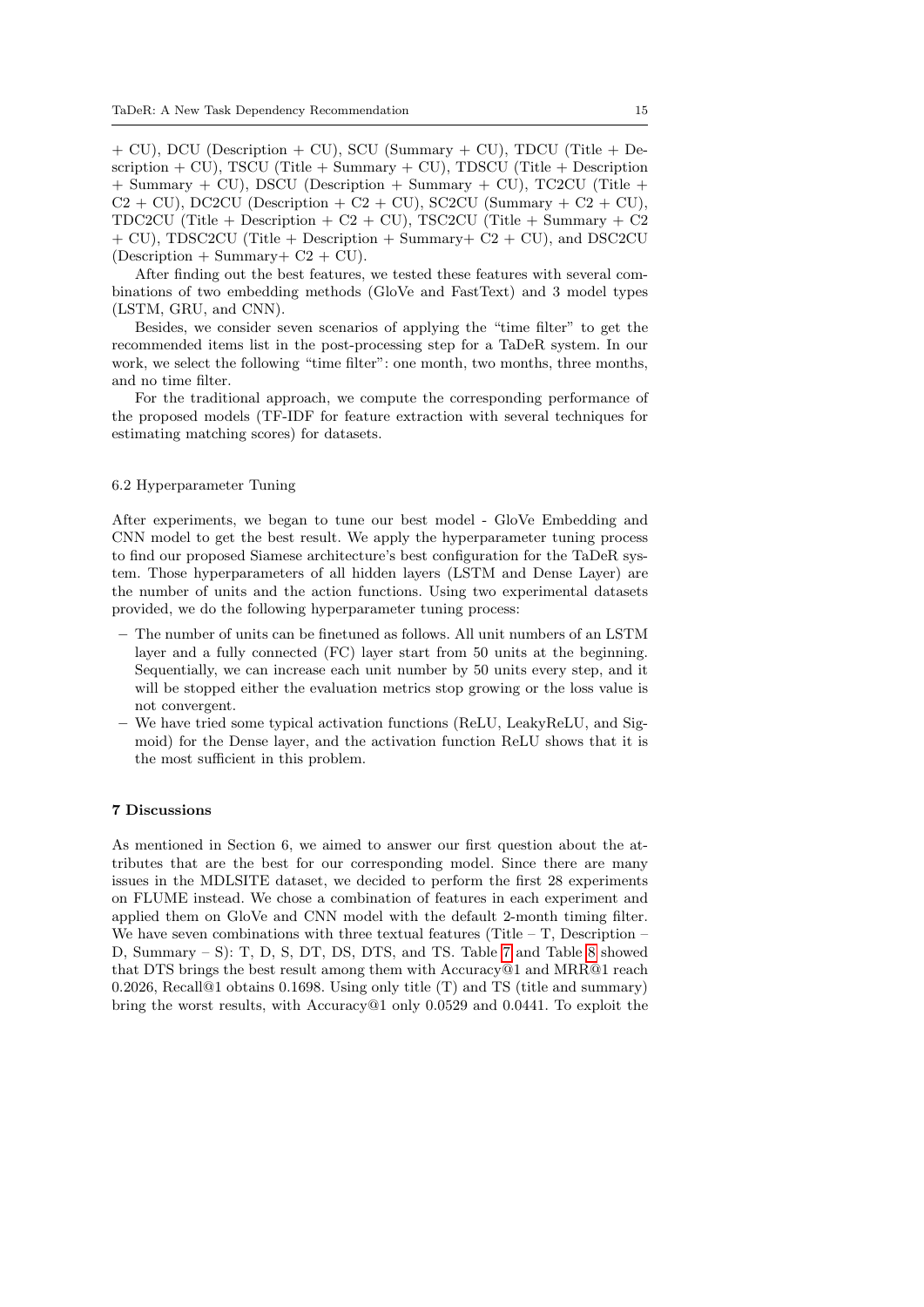impact of our observation (issues created near each other usually have links between them), we added the feature CC, as mentioned in Section 5. After adding this feature, DTS + CC is the best result and is higher than DTS 0.01 in all Accuracy, MRR, and Recall.

The last updated time seemed to affect our problem, so we added the CU feature. DTS  $+$  CC  $+$  CU now is the best result in these experiments where MRR reaches 0.2291 and Recall can be obtained as 0.1956. This result is also higher than 0.01 compared with  $DTS + CC$  and 0.02 compared with DTS. After knowing the best attributes for our corresponding model, we tried various embeddings and structures to have the best model.

In Table [9](#page-19-1) and Table [10,](#page-19-2) when we tried 6 different models: GloVe + LSTM,  $GloVe + GRU$ ,  $GloVe + CNN$ ,  $FastText + LSTM$ ,  $FastText + GRU$ , and  $Fast$ Text + CNN with no timing filter on both dataset: FLUME and MDLSITE. In these experiments, these results are quite different between these datasets. With FLUME, FastText + LSTM reaches the best result but in MDLSITE, FastText + GRU is the best model. However, these results are lower than cosine similarity and Euclidean distance in traditional approaches.

Adding a timing filter can speed up the computational time while still keeping the same as or better performance than searching in all historical Jira tasks of a given project. From Table [11](#page-20-0) to Table [16,](#page-22-1) we tried a 1-month timing filter, 2 month timing filter and 3-month timing filter. With a 1-month timing filter, GloVe + CNN and FastText + LSTM bring the best results. Compared to FLUME, GloVe  $+$  CNN are the only models with Accuracy  $@1$ , MRR $@1$  higher than cosine similarity, and Euclidean distance in the traditional approach. Hence, we decided to propose this model.

When analyzing the top 3 and top 5 results, Accuracy, MRR, and Recall were reduced when the timing filter increased from one month to three months, the same with the MDLSITE dataset. From this observation, a 1-month timing filter is the best timing filter for this problem.

We conclude from all analysis above that  $GloVe + CNN$  and a 1-month timing filter will be a proper model to solve our problem. This model reached 0.2335 in accuracy@1 and MRR@1 in the FLUME dataset. With the MDLSITE dataset, this model reaches 0.1258 in accuracy@1 and MRR@1. These results are higher than our best in the traditional approach, about 0.001 in accuracy@1 and MRR@1 and 0.2 in Recall@1 for MDLSITE. With FLUME, these results are higher than 0.001 in accuracy $@1$  and MRR $@1$  and 0.5 in Recall $@1$ . With top 3 and top 5 on FLUME, accuracy@3 and Recall@3 are lower than the traditional approach, but MRR@3 is higher than 0.006, and MRR@5 and Recall@5 are higher 0.01 compared to the conventional methods.

## 8 Conclusion and Future Works

We have presented an extensive study for building a task dependency recommendation system in project management platforms. We have compared two different methods by considering a traditional one (using TF-IDF features and many distance metrics for estimating the matching score between the current task created and a specific task) and proposing an efficient Siamese network (using one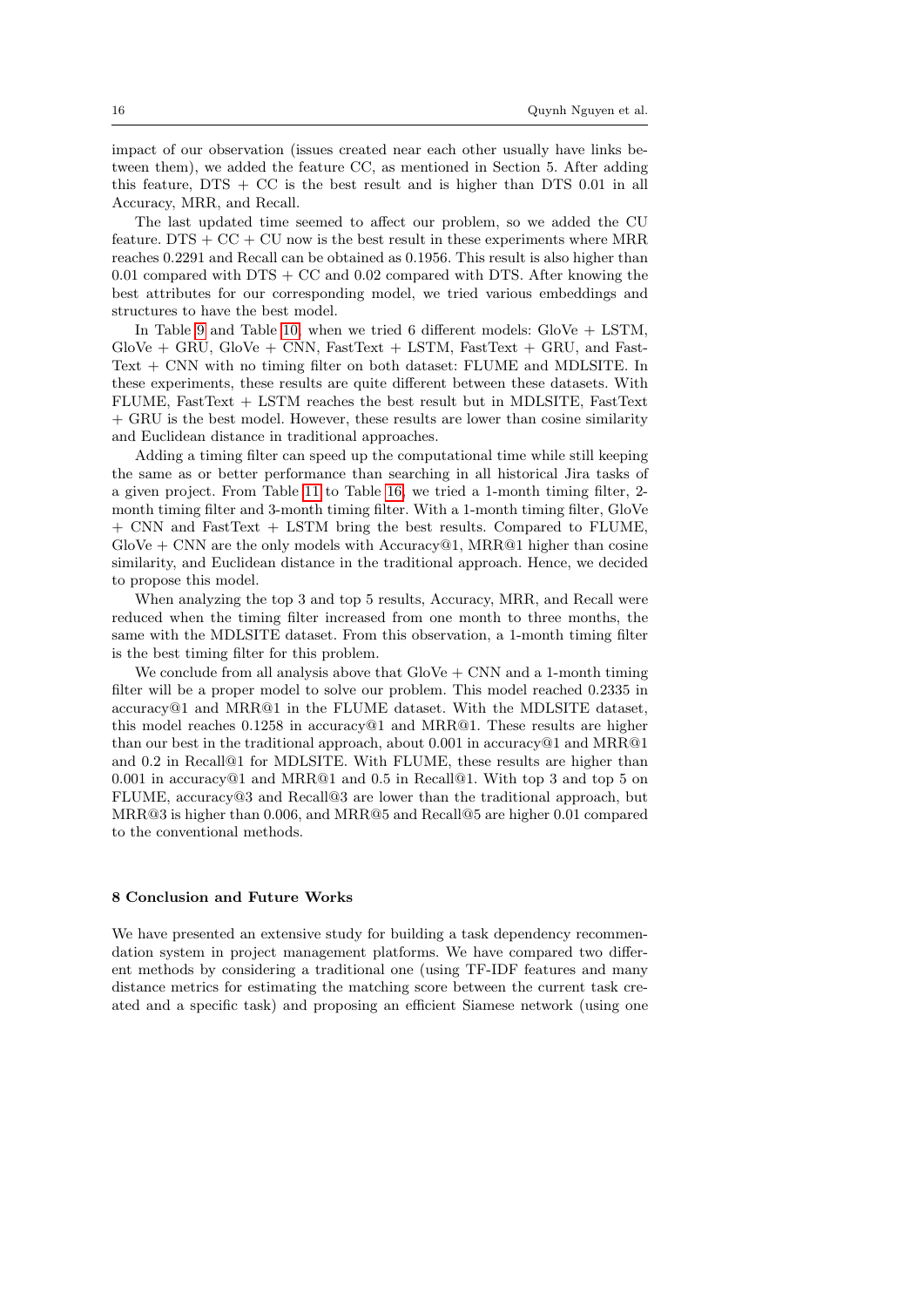| Distance metrics   | Top 1    |        |        | Top 2    |        |        |
|--------------------|----------|--------|--------|----------|--------|--------|
|                    | Accuracy | MRR    | Recall | Accuracy | MRR.   | Recall |
| Chebysey Distance  | 0.1189   | 0.1189 | 0.0737 | 0.1189   | 0.1189 | 0.0769 |
| Cosine Similarity  | 0.2203   | 0.2203 | 0.1589 | 0.2203   | 0.2203 | 0.1589 |
| Euclidean Distance | 0.2203   | 0.2203 | 0.1589 | 0.2203   | 0.2203 | 0.1589 |
| Manhattan Distance | 0.1366   | 0.1366 | 0.0903 | 0.1366   | 0.1366 | 0.0903 |

<span id="page-16-0"></span>Table 3: Traditional methods on dataset FLUME - Top 1 and Top 2

Table 4: Traditional methods on dataset FLUME - Top 3 and Top 5

<span id="page-16-1"></span>

| Distance metrics   | Top <sub>3</sub> |        |        | Top 5    |        |        |
|--------------------|------------------|--------|--------|----------|--------|--------|
|                    | Accuracy         | MRR.   | Recall | Accuracy | MR.R.  | Recall |
| Chebysey Distance  | 0.1322           | 0.1233 | 0.1004 | 0.1454   | 0.1264 | 0.1153 |
| Cosine Similarity  | 0.2863           | 0.2423 | 0.2392 | 0.3172   | 0.2485 | 0.2584 |
| Euclidean Distance | 0.2863           | 0.2423 | 0.2392 | 0.3172   | 0.2485 | 0.2584 |
| Manhattan Distance | 0.1982           | 0.1571 | 0.1629 | 0.2291   | 0.1633 | 0.1903 |

<span id="page-16-2"></span>Table 5: Traditional methods on dataset MDLSITE - Top 1 and Top 2

| Distance metrics   | Top 1    |        |        | Top 2    |        |        |
|--------------------|----------|--------|--------|----------|--------|--------|
|                    | Accuracy | MRR.   | Recall | Accuracy | MRR.   | Recall |
| Chebysey Distance  | 0.0679   | 0.0679 | 0.0454 | 0.0767   | 0.0723 | 0.0521 |
| Cosine Similarity  | 0.1245   | 0.1245 | 0.0905 | 0.1245   | 0.1245 | 0.0905 |
| Euclidean Distance | 0.1245   | 0.1245 | 0.0905 | 0.1245   | 0.1245 | 0.0905 |
| Manhattan Distance | 0.0893   | 0.0893 | 0.0632 | 0.0893   | 0.0893 | 0.0632 |

<span id="page-16-3"></span>Table 6: Traditional methods on dataset MDLSITE - Top 3 and Top 5

| Distance metrics   | Top 3    |        |        | Top 5    |        |        |
|--------------------|----------|--------|--------|----------|--------|--------|
|                    | Accuracy | MRR    | Recall | Accuracy | MRR.   | Recall |
| Chebysev Distance  | 0.0855   | 0.0753 | 0.0595 | 0.0956   | 0.0773 | 0.0672 |
| Cosine Similarity  | 0.1434   | 0.1308 | 0.1111 | 0.1547   | 0.1331 | 0.1222 |
| Euclidean Distance | 0.1434   | 0.1308 | 0.1111 | 0.1547   | 0.1331 | 0.1222 |
| Manhattan Distance | 0.1019   | 0.0935 | 0.0766 | 0.1082   | 0.0948 | 0.0799 |

GloVe Embedding, one CNN layer, and a Dense layer) for building the corresponding recommendation. We compare these methods using datasets (MDLSITE and FLUME) and the performance metrics Recall@K, Accuracy@K, and MRR@K. The experimental results show that the proposed method can outperform the traditional one in all datasets (increasing about 0.01 in Accuracy and MRR and 0.05 in Recall). Also, using the time filter can efficiently help enhance the performance of the TaDeR system.

There are still some limitations related to the TaDeR system. The current problem only focuses on recommending the top relevant tasks with a given Jira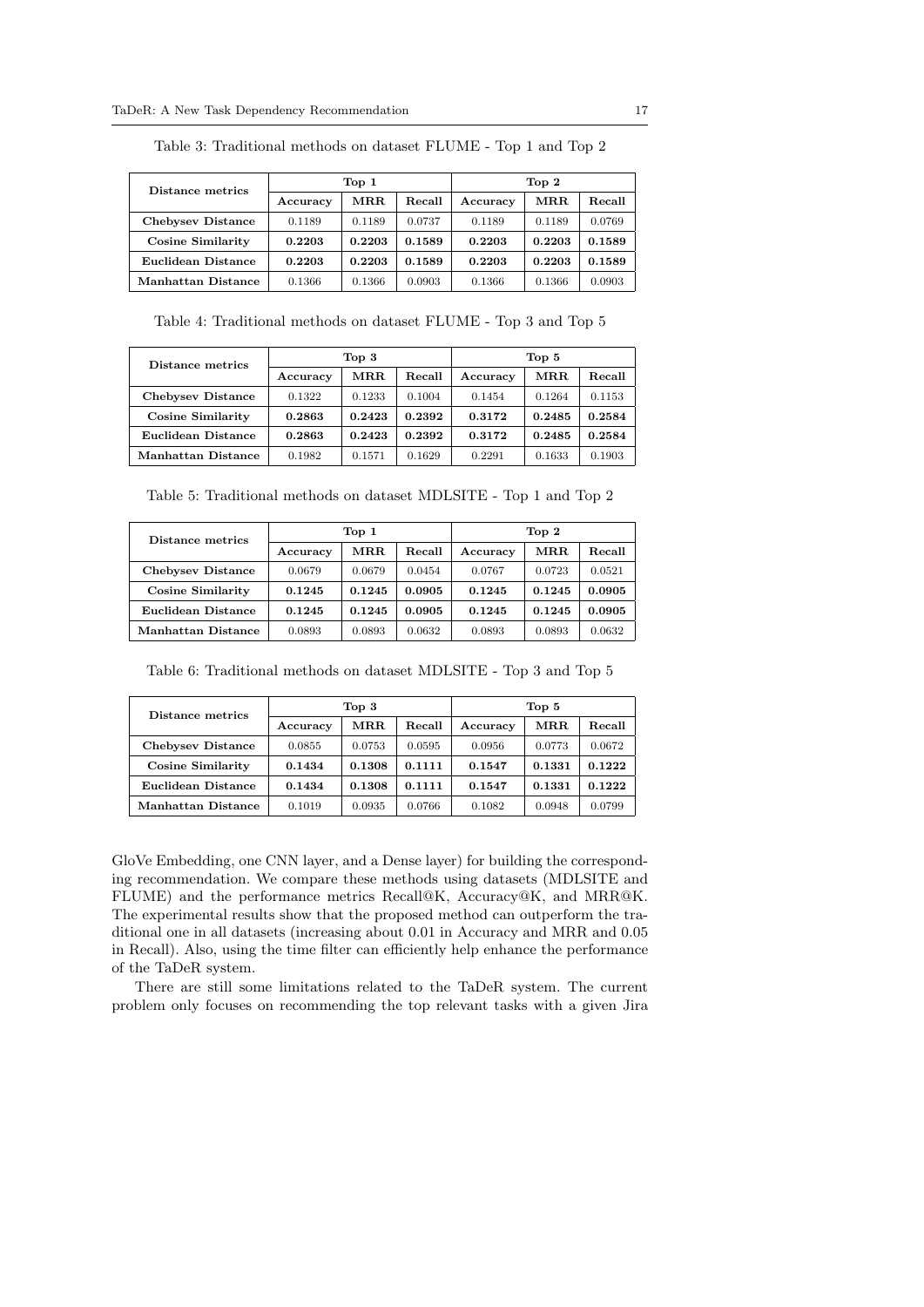| Features        |          | Top 1                |        |          | Top 2  |        |
|-----------------|----------|----------------------|--------|----------|--------|--------|
|                 | Accuracy | $\operatorname{MRR}$ | Recall | Accuracy | MRR    | Recall |
| T               | 0.0529   | 0.0529               | 0.0395 | 0.0705   | 0.0771 | 0.0577 |
| D               | 0.1057   | 0.1057               | 0.0879 | 0.1189   | 0.1454 | 0.0982 |
| S               | 0.1145   | 0.1145               | 0.0905 | 0.1542   | 0.1674 | 0.1278 |
| DT              | 0.0749   | 0.0749               | 0.0624 | 0.1013   | 0.1145 | 0.0777 |
| DS              | 0.0749   | 0.0749               | 0.0628 | 0.0793   | 0.1079 | 0.0662 |
| <b>DTS</b>      | 0.2026   | 0.2026               | 0.1698 | 0.2203   | 0.2952 | 0.1824 |
| $_{\rm TS}$     | 0.0441   | 0.0441               | 0.0279 | 0.0749   | 0.0727 | 0.0558 |
| $T + CC$        | 0.0749   | 0.0749               | 0.0598 | 0.1233   | 0.1189 | 0.0994 |
| $D + CC$        | 0.1938   | 0.1938               | 0.1637 | 0.2115   | 0.2885 | 0.1809 |
| $S + CC$        | 0.0485   | 0.0485               | 0.0292 | 0.0837   | 0.0771 | 0.0615 |
| $DT + CC$       | 0.0969   | 0.0969               | 0.0770 | 0.1145   | 0.1366 | 0.0887 |
| $DS + CC$       | 0.0881   | 0.0881               | 0.0624 | 0.1101   | 0.1322 | 0.0862 |
| $DTS + CC$      | 0.2115   | $0.2115\,$           | 0.1787 | 0.2247   | 0.3062 | 0.1876 |
| $TS + CC$       | 0.0485   | 0.0485               | 0.0406 | 0.0925   | 0.0859 | 0.0718 |
| $T + CU$        | 0.0705   | 0.0705               | 0.0527 | 0.1057   | 0.1167 | 0.0789 |
| $D + CU$        | 0.1718   | 0.1718               | 0.1559 | 0.2026   | 0.2555 | 0.1787 |
| $S + CU$        | 0.0573   | 0.0573               | 0.0492 | 0.1057   | 0.0947 | 0.0807 |
| $DT + CU$       | 0.0705   | 0.0705               | 0.0507 | 0.0881   | 0.1057 | 0.0665 |
| $DS + CU$       | 0.0749   | 0.0749               | 0.0606 | 0.0881   | 0.1101 | 0.0679 |
| $DTS + CU$      | 0.1762   | 0.1762               | 0.1545 | 0.2026   | 0.2709 | 0.1754 |
| $TS + CU$       | 0.1762   | 0.1762               | 0.1534 | 0.2291   | 0.2467 | 0.2030 |
| $T + CC + CU$   | 0.0617   | 0.0617               | 0.0499 | 0.0793   | 0.0903 | 0.0638 |
| $D + CC + CU$   | 0.1806   | 0.1806               | 0.1545 | 0.2115   | 0.2797 | 0.1838 |
| $S + CC + CU$   | 0.0793   | 0.0793               | 0.0564 | 0.1101   | 0.1057 | 0.0795 |
| $DT + CC + CU$  | 0.0793   | 0.0793               | 0.0613 | 0.1013   | 0.1189 | 0.0792 |
| $DS + CC + CU$  | 0.0705   | 0.0705               | 0.0562 | 0.0749   | 0.1013 | 0.0614 |
| $DTS + CC + CU$ | 0.2291   | 0.2291               | 0.1956 | 0.2467   | 0.3348 | 0.2095 |
| $TS + CC + CU$  | 0.0705   | 0.0705               | 0.0437 | 0.0925   | 0.1057 | 0.0645 |

<span id="page-17-1"></span>Table 7: Best features experiment on FLUME - Top 1 and Top 2 (using the twomonth timing filter)

observation created. It is fascinating if the TaDeR system can suggest top-related tasks and classify users' corresponding types of links. We aim to apply other embedding methods and extend our experiments to other challenging datasets in future work.

# References

<span id="page-17-0"></span>1. Bojanowski P, Grave E, Joulin A, Mikolov T (2016) Enriching word vectors with subword information. arXiv preprint arXiv:160704606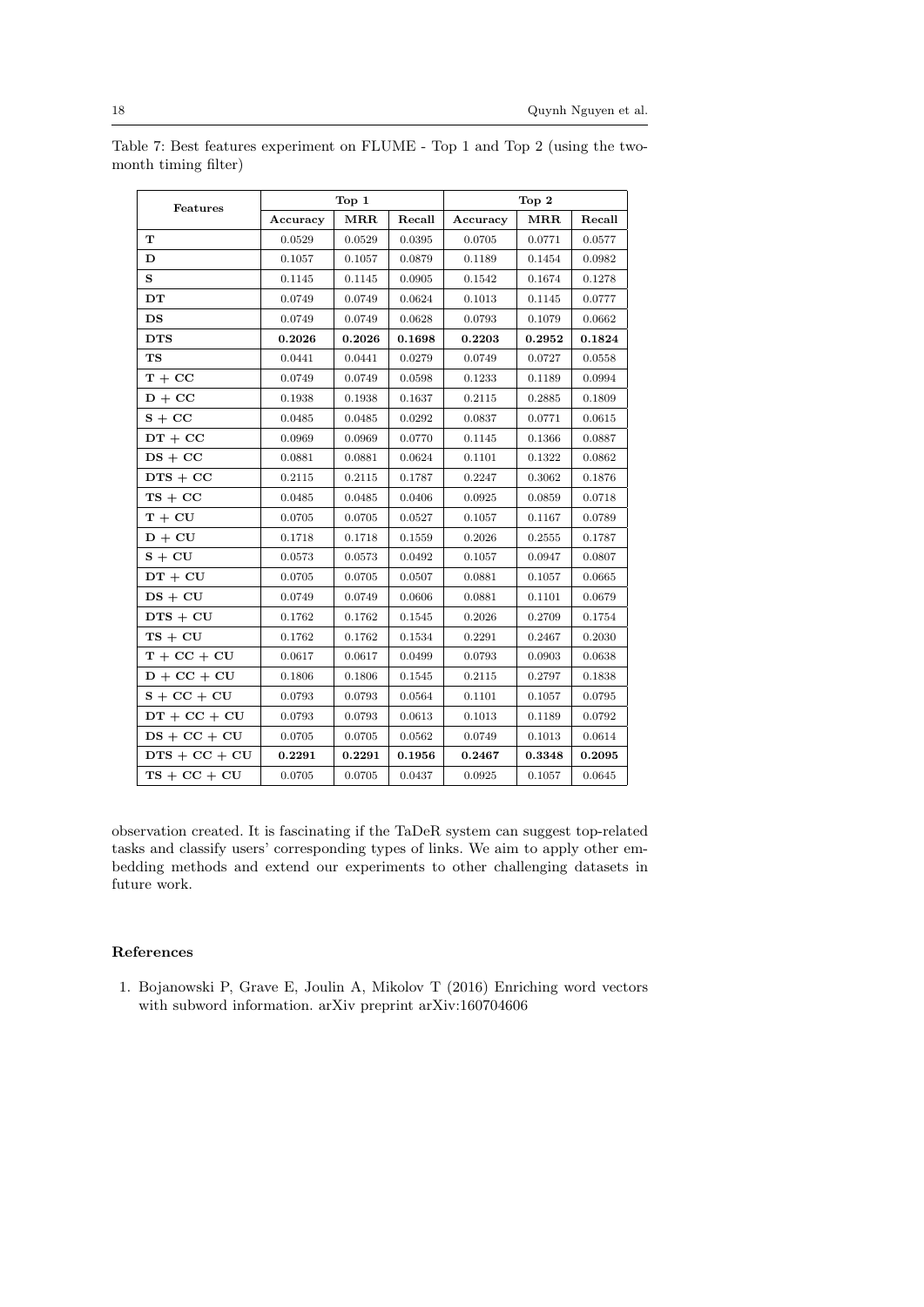|                 |            | Top 3  |        |            | Top 5        |        |
|-----------------|------------|--------|--------|------------|--------------|--------|
| Features        | Accuracy   | MRR    | Recall | Accuracy   | MRR          | Recall |
| T               | 0.1233     | 0.1035 | 0.0952 | 0.1630     | 0.1194       | 0.1241 |
| D               | 0.1454     | 0.1630 | 0.1177 | 0.1674     | 0.1883       | 0.1433 |
| $\mathbf{s}$    | 0.2159     | 0.1982 | 0.1858 | 0.2996     | 0.2313       | 0.2618 |
| DT              | 0.1189     | 0.1322 | 0.0970 | 0.2203     | 0.1742       | 0.1819 |
| DS              | 0.1057     | 0.1211 | 0.0841 | 0.1806     | 0.1511       | 0.1549 |
| <b>DTS</b>      | 0.2511     | 0.3172 | 0.2067 | 0.2731     | 0.3423       | 0.2297 |
| <b>TS</b>       | $0.1101\,$ | 0.0918 | 0.0777 | 0.1498     | 0.1123       | 0.1059 |
| $T + CC$        | 0.1718     | 0.1439 | 0.1446 | 0.2731     | 0.1785       | 0.2465 |
| $D + CC$        | 0.2247     | 0.3018 | 0.1934 | $0.2511\,$ | $\,0.3262\,$ | 0.2224 |
| $S + CC$        | 0.1322     | 0.0977 | 0.1044 | 0.2247     | 0.1338       | 0.1798 |
| $DT + CC$       | 0.1233     | 0.1468 | 0.0943 | 0.1278     | 0.1609       | 0.0985 |
| $DS + CC$       | 0.1586     | 0.1571 | 0.1298 | 0.2203     | 0.1838       | 0.1899 |
| $DTS + CC$      | 0.2467     | 0.3282 | 0.2032 | 0.2907     | 0.3498       | 0.2455 |
| $TS + CC$       | 0.1057     | 0.0977 | 0.0835 | 0.1410     | 0.1153       | 0.1073 |
| $T + CU$        | 0.1322     | 0.1329 | 0.0991 | 0.1806     | 0.1521       | 0.1456 |
| $D + CU$        | 0.2379     | 0.2878 | 0.2054 | 0.2643     | 0.3019       | 0.2297 |
| $S + CU$        | 0.1586     | 0.1182 | 0.1233 | 0.2731     | 0.1640       | 0.2234 |
| $DT + CU$       | 0.1278     | 0.1248 | 0.0995 | 0.2247     | 0.1662       | 0.1839 |
| $DS + CU$       | 0.1145     | 0.1248 | 0.0866 | 0.1586     | 0.1455       | 0.1243 |
| $DTS + CU$      | 0.2291     | 0.2915 | 0.1985 | 0.2467     | 0.3084       | 0.2105 |
| $TS + CU$       | 0.2555     | 0.2805 | 0.2213 | 0.2687     | $\,0.3045\,$ | 0.2311 |
| $T + CC + CU$   | 0.1233     | 0.1094 | 0.0935 | 0.1762     | 0.1321       | 0.1385 |
| $D + CC + CU$   | 0.2203     | 0.2930 | 0.1929 | 0.2555     | 0.3145       | 0.2319 |
| $S + CC + CU$   | 0.1454     | 0.1351 | 0.1089 | 0.1762     | 0.1547       | 0.1408 |
| $DT + CC + CU$  | 0.1278     | 0.1395 | 0.1022 | 0.1938     | 0.1624       | 0.1664 |
| $DS + CC + CU$  | 0.0925     | 0.1116 | 0.0734 | 0.1189     | 0.1255       | 0.0891 |
| $DTS + CC + CU$ | 0.2555     | 0.3495 | 0.2201 | 0.2819     | 0.3728       | 0.2455 |
| $TS + CC + CU$  | 0.1410     | 0.1322 | 0.1118 | 0.2070     | 0.1608       | 0.1712 |

<span id="page-18-2"></span>Table 8: Best features experiment on FLUME - Top 3 and Top 5 (using the twomonth timing filter)

- <span id="page-18-0"></span>2. Bromley J, Guyon I, LeCun Y, Säckinger E, Shah R (1993) Signature verification using a "siamese" time delay neural network. In: Proceedings of the 6th International Conference on Neural Information Processing Systems, Morgan Kaufmann Publishers Inc., San Francisco, CA, USA, NIPS'93, p 737–744
- 3. Cao HK, Cao HK, Nguyen BT (2020) Delafo: An efficient portfolio optimization using deep neural networks. In: Lauw HW, Wong RCW, Ntoulas A, Lim EP, Ng SK, Pan SJ (eds) Advances in Knowledge Discovery and Data Mining, Springer International Publishing, Cham, pp 623–635
- <span id="page-18-1"></span>4. Choetkiertikul M, Dam HK, Tran T, Ghose A (2015) Predicting delays in software projects using networked classification (t). In: 2015 30th IEEE/ACM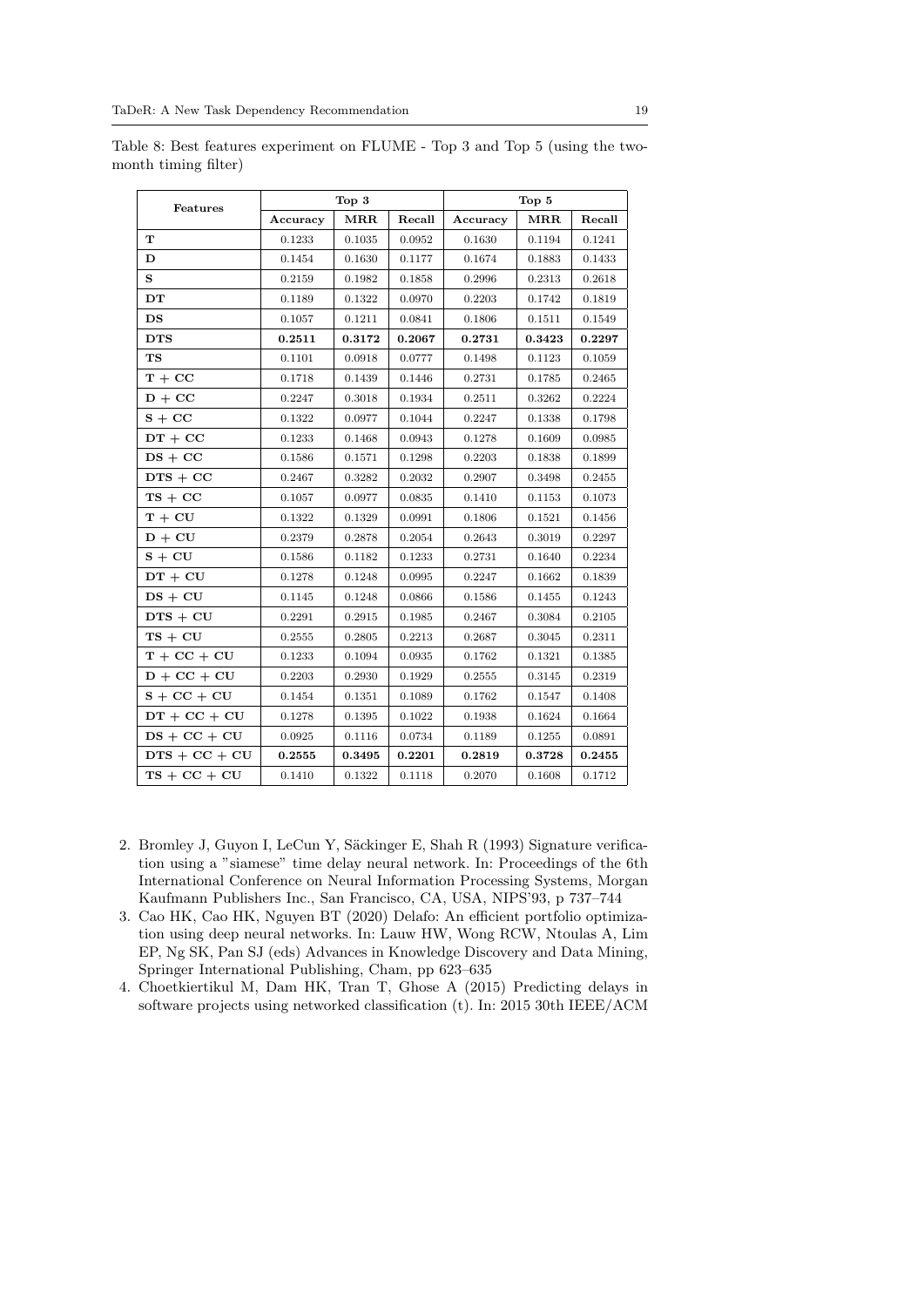<span id="page-19-1"></span>

|                   |          | Top 1          |        |          | Top <sub>2</sub> |        |
|-------------------|----------|----------------|--------|----------|------------------|--------|
| Model             | Accuracy | MRR            | Recall | Accuracy | MRR              | Recall |
|                   |          | <b>FLUME</b>   |        |          |                  |        |
| $GloVe + LSTM$    | 0.0881   | 0.0881         | 0.0630 | 0.2159   | 0.1520           | 0.1774 |
| $GloVe + GRU$     | 0.0441   | 0.0441         | 0.0183 | 0.1542   | 0.0991           | 0.1100 |
| $GloVe + CNN$     | 0.0000   | 0.0000         | 0.0000 | 0.0000   | 0.0000           | 0.0000 |
| $FastText + LSTM$ | 0.1674   | 0.1674         | 0.1589 | 0.1894   | 0.1784           | 0.1750 |
| $FastText + GRU$  | 0.0881   | 0.0881         | 0.0837 | 0.1057   | 0.0969           | 0.0977 |
| $FastText + CNN$  | 0.1233   | 0.1233         | 0.1149 | 0.1850   | 0.1542           | 0.1685 |
|                   |          | <b>MDLSITE</b> |        |          |                  |        |
| $GloVe + LSTM$    | 0.0252   | 0.0252         | 0.0160 | 0.0377   | 0.0314           | 0.0260 |
| $GloVe + GRU$     | 0.0000   | 0.0000         | 0.0000 | 0.0000   | 0.0000           | 0.0000 |
| $GloVe + CNN$     | 0.0000   | 0.0000         | 0.0000 | 0.0000   | 0.0000           | 0.0000 |
| $FastText + LSTM$ | 0.0013   | 0.0013         | 0.0001 | 0.2063   | 0.1038           | 0.1991 |
| $FastText + GRU$  | 0.0956   | 0.0956         | 0.0848 | 0.2465   | 0.1711           | 0.2351 |
| $FastText + CNN$  | 0.0000   | 0.0000         | 0.0000 | 0.1447   | 0.0723           | 0.1432 |

Table 9: Experiments with no time filter - Top 1 and Top 2

Table 10: Experiments with no time filter - Top 3 and Top 5

<span id="page-19-2"></span>

| Model             |          | Top <sub>3</sub>     |        |          | Top 5                |        |  |  |
|-------------------|----------|----------------------|--------|----------|----------------------|--------|--|--|
|                   | Accuracy | $\operatorname{MRR}$ | Recall | Accuracy | $\operatorname{MRR}$ | Recall |  |  |
|                   |          | <b>FLUME</b>         |        |          |                      |        |  |  |
| $GloVe + LSTM$    | 0.2467   | 0.1623               | 0.2005 | 0.3392   | 0.1827               | 0.2856 |  |  |
| $GloVe + GRU$     | 0.2291   | 0.1241               | 0.1845 | 0.3040   | 0.1408               | 0.2515 |  |  |
| $GloVe + CNN$     | 0.0000   | 0.0000               | 0.0000 | 0.0705   | 0.0170               | 0.0683 |  |  |
| $FastText + LSTM$ | 0.2467   | 0.1975               | 0.2326 | 0.3084   | 0.2123               | 0.2916 |  |  |
| $FastText + GRU$  | 0.1938   | 0.1263               | 0.1721 | 0.2379   | 0.1364               | 0.2101 |  |  |
| $FastText + CNN$  | 0.1938   | 0.1571               | 0.1706 | 0.2159   | 0.1624               | 0.1909 |  |  |
|                   |          | <b>MDLSITE</b>       |        |          |                      |        |  |  |
| $GloVe + LSTM$    | 0.0503   | 0.0356               | 0.0355 | 0.0755   | 0.0416               | 0.0570 |  |  |
| $GloVe + GRU$     | 0.0239   | 0.0080               | 0.0153 | 0.0478   | 0.0132               | 0.0337 |  |  |
| $GloVe + CNN$     | 0.0252   | 0.0084               | 0.0252 | 0.0830   | 0.0206               | 0.0774 |  |  |
| $FastText + LSTM$ | 0.3321   | 0.1457               | 0.3218 | 0.4453   | 0.1708               | 0.4311 |  |  |
| $FastText + GRU$  | 0.3799   | 0.2155               | 0.3660 | 0.4969   | 0.2427               | 0.4774 |  |  |
| $FastText + CNN$  | 0.2818   | 0.1180               | 0.2779 | 0.4604   | 0.1612               | 0.4547 |  |  |

International Conference on Automated Software Engineering (ASE), pp 353– 364, DOI 10.1109/ASE.2015.55

<span id="page-19-0"></span>5. Chung J, Gülçehre C, Cho K, Bengio Y (2014) Empirical evaluation of gated recurrent neural networks on sequence modeling. CoRR abs/1412.3555, URL <http://arxiv.org/abs/1412.3555>, <1412.3555>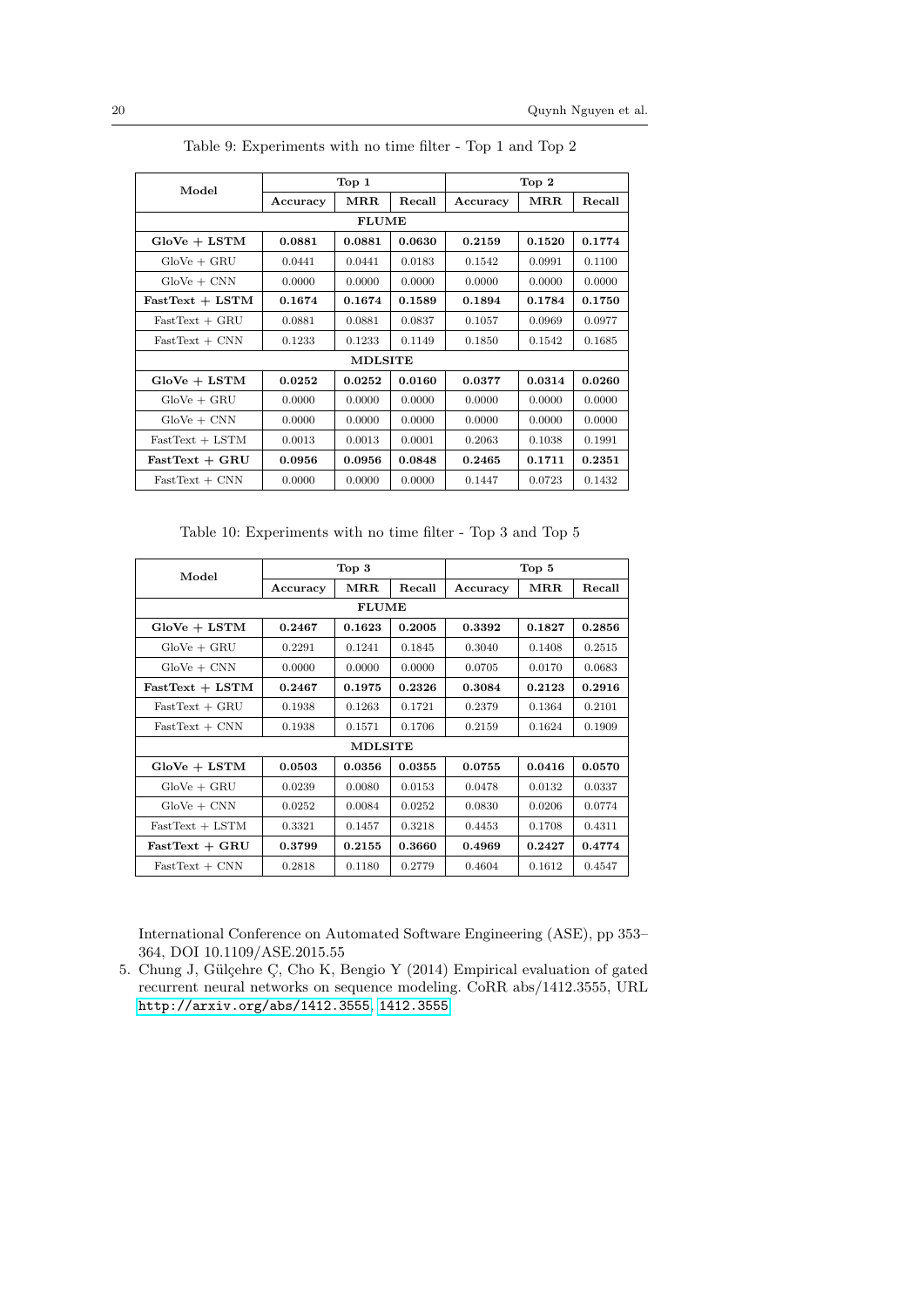<span id="page-20-0"></span>

| Model             |          | Top <sub>1</sub> |        |          | Top 2  |        |
|-------------------|----------|------------------|--------|----------|--------|--------|
|                   | Accuracy | MRR.             | Recall | Accuracy | MRR    | Recall |
|                   |          | <b>FLUME</b>     |        |          |        |        |
| $GloVe + LSTM$    | 0.0837   | 0.0837           | 0.0586 | 0.2115   | 0.1476 | 0.1730 |
| $GloVe + GRU$     | 0.0396   | 0.0396           | 0.0139 | 0.1498   | 0.0947 | 0.1056 |
| $GloVe + CNN$     | 0.2335   | 0.2335           | 0.2011 | 0.2511   | 0.2423 | 0.2216 |
| $FastText + LSTM$ | 0.2026   | 0.2026           | 0.1882 | 0.2335   | 0.2181 | 0.2144 |
| $FastText + GRU$  | 0.1410   | 0.1410           | 0.1210 | 0.1674   | 0.1542 | 0.1411 |
| $FastText + CNN$  | 0.2026   | 0.2026           | 0.1627 | 0.2070   | 0.2048 | 0.1699 |
|                   |          | <b>MDLSITE</b>   |        |          |        |        |
| $GloVe + LSTM$    | 0.0252   | 0.0252           | 0.0160 | 0.0377   | 0.0314 | 0.0260 |
| $GloVe + GRU$     | 0.0314   | 0.0314           | 0.0211 | 0.0415   | 0.0365 | 0.0290 |
| $GloVe + CNN$     | 0.1258   | 0.1258           | 0.1141 | 0.2541   | 0.1899 | 0.2401 |
| $FastText + LSTM$ | 0.2302   | 0.2302           | 0.2243 | 0.3610   | 0.2956 | 0.3537 |
| $FastText + GRU$  | 0.1308   | 0.1308           | 0.1216 | 0.2881   | 0.2094 | 0.2762 |
| $FastText + CNN$  | 0.1836   | 0.1836           | 0.1779 | 0.3233   | 0.2535 | 0.3136 |

Table 11: Experiments with time filter 1 month - Top 1 and Top 2

Table 12: Experiments with time filter 1 month - Top 3 and Top 5

| Model             |              | Top <sub>3</sub> |        |          | Top 5                |        |  |  |  |
|-------------------|--------------|------------------|--------|----------|----------------------|--------|--|--|--|
|                   | Accuracy     | $\rm{MRR}$       | Recall | Accuracy | $\operatorname{MRR}$ | Recall |  |  |  |
|                   | <b>FLUME</b> |                  |        |          |                      |        |  |  |  |
| $GloVe + LSTM$    | 0.2379       | 0.1564           | 0.1917 | 0.3304   | 0.1769               | 0.2767 |  |  |  |
| $GloVe + GRU$     | 0.2203       | 0.1182           | 0.1757 | 0.2952   | 0.1349               | 0.2426 |  |  |  |
| $GloVe + CNN$     | 0.2687       | 0.2482           | 0.2377 | 0.3040   | 0.2563               | 0.2651 |  |  |  |
| $FastText + LSTM$ | 0.2996       | 0.2401           | 0.2786 | 0.3524   | 0.2520               | 0.3225 |  |  |  |
| $FastText + GRU$  | 0.2555       | 0.1836           | 0.2225 | 0.3040   | 0.1943               | 0.2698 |  |  |  |
| $FastText + CNN$  | 0.2247       | 0.2107           | 0.1890 | 0.2907   | 0.2253               | 0.2535 |  |  |  |
|                   |              | <b>MDLSITE</b>   |        |          |                      |        |  |  |  |
| $GloVe + LSTM$    | 0.0503       | 0.0356           | 0.0355 | 0.0767   | 0.0418               | 0.0576 |  |  |  |
| $GloVe + GRU$     | 0.0516       | 0.0398           | 0.0371 | 0.0780   | 0.0461               | 0.0581 |  |  |  |
| $GloVe + CNN$     | 0.3975       | 0.2377           | 0.3765 | 0.5270   | 0.2689               | 0.5018 |  |  |  |
| $FastText + LSTM$ | 0.4277       | 0.3178           | 0.4157 | 0.5220   | 0.3386               | 0.5053 |  |  |  |
| $FastText + GRU$  | 0.3925       | 0.2442           | 0.3792 | 0.5308   | 0.2753               | 0.5103 |  |  |  |
| $FastText + CNN$  | 0.4730       | 0.3034           | 0.4594 | 0.5648   | 0.3230               | 0.5418 |  |  |  |

- 6. Duchi J, Hazan E, Singer Y (2011) Adaptive subgradient methods for online learning and stochastic optimization. Journal of Machine Learning Research 12(Jul):2121–2159
- 7. Hochreiter S (1998) The vanishing gradient problem during learning recurrent neural nets and problem solutions. International Journal of Uncertainty, Fuzziness and Knowledge-Based Systems 6:107–116, DOI 10.1142/S0218488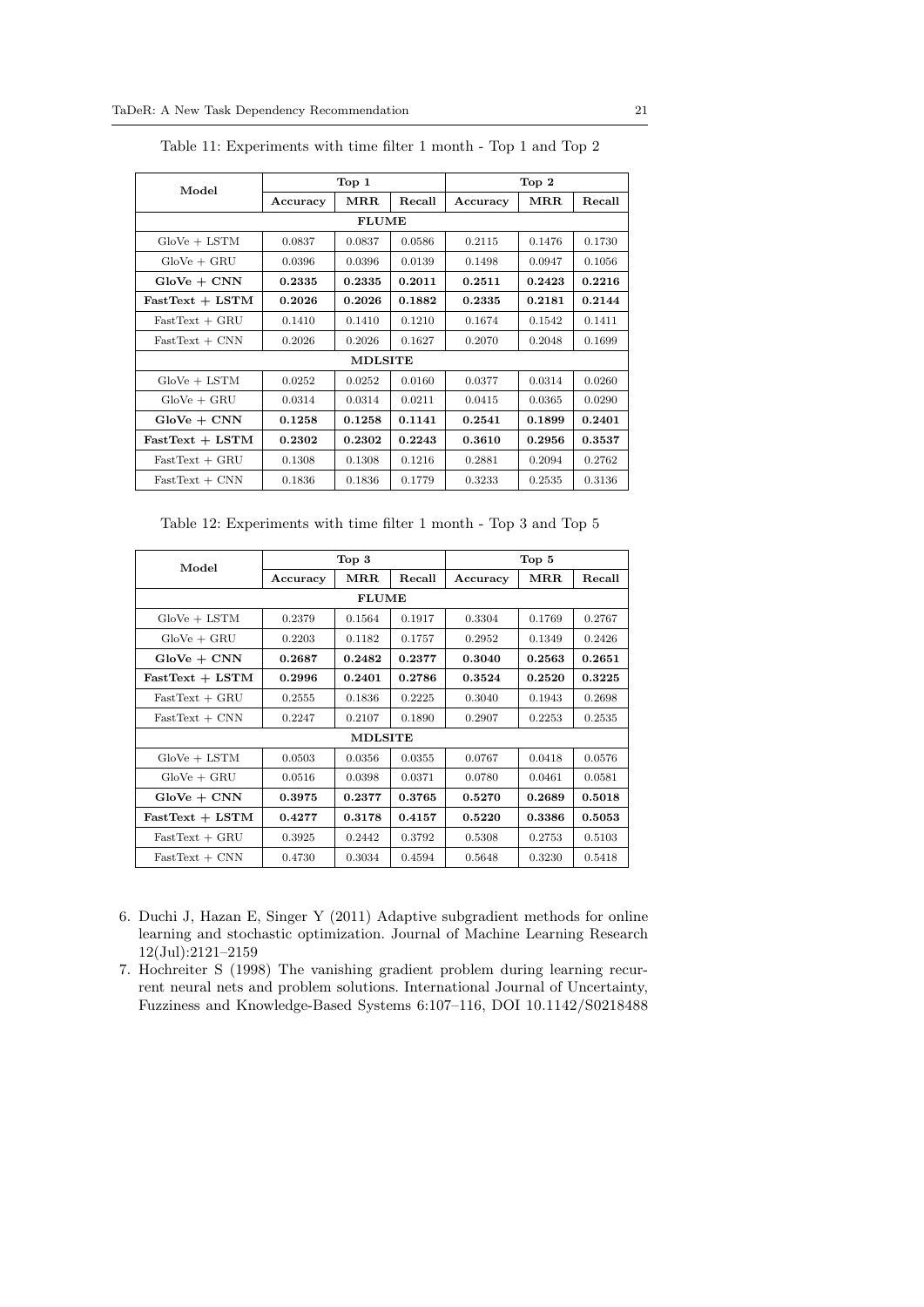| Model             | Top 1        |        |        | Top 2    |        |        |
|-------------------|--------------|--------|--------|----------|--------|--------|
|                   | Accuracy     | MRR    | Recall | Accuracy | MRR    | Recall |
|                   | <b>FLUME</b> |        |        |          |        |        |
| $GloVe + LSTM$    | 0.0837       | 0.0837 | 0.0586 | 0.2115   | 0.1476 | 0.1730 |
| $GloVe + GRU$     | 0.0396       | 0.0396 | 0.0139 | 0.1498   | 0.0947 | 0.1056 |
| $GloVe + CNN$     | 0.2291       | 0.2291 | 0.1956 | 0.2467   | 0.2379 | 0.2095 |
| $FastText + LSTM$ | 0.1718       | 0.1718 | 0.1633 | 0.1982   | 0.1850 | 0.1846 |
| $FastText + GRU$  | 0.1013       | 0.1013 | 0.0914 | 0.1366   | 0.1189 | 0.1159 |
| $FastText + CNN$  | 0.1762       | 0.1762 | 0.1523 | 0.2026   | 0.1894 | 0.1636 |
| <b>MDLSITE</b>    |              |        |        |          |        |        |
| $GloVe + LSTM$    | 0.0252       | 0.0252 | 0.0160 | 0.0377   | 0.0314 | 0.0260 |
| $GloVe + GRU$     | 0.0289       | 0.0289 | 0.0185 | 0.0390   | 0.0340 | 0.0265 |
| $GloVe + CNN$     | 0.1346       | 0.1346 | 0.1165 | 0.2667   | 0.2006 | 0.2461 |
| $FastText + LSTM$ | 0.2289       | 0.2289 | 0.2212 | 0.3560   | 0.2925 | 0.3477 |
| $FastText + GRU$  | 0.0981       | 0.0981 | 0.0890 | 0.2792   | 0.1887 | 0.2657 |
| $FastText + CNN$  | 0.1811       | 0.1811 | 0.1757 | 0.3157   | 0.2484 | 0.3064 |

Table 13: Experiments with time filter 2 months - Top 1 and Top 2

Table 14: Experiments with time filter 2 months - Top 3 and Top 5

| Model             | Top <sub>3</sub> |                |        | Top 5    |                      |        |
|-------------------|------------------|----------------|--------|----------|----------------------|--------|
|                   | Accuracy         | $\rm{MRR}$     | Recall | Accuracy | $\operatorname{MRR}$ | Recall |
|                   |                  | <b>FLUME</b>   |        |          |                      |        |
| $GloVe + LSTM$    | 0.2379           | 0.1564         | 0.1917 | 0.3304   | 0.1769               | 0.2767 |
| $GloVe + GRU$     | 0.2203           | 0.1182         | 0.1757 | 0.2952   | 0.1349               | 0.2426 |
| $GloVe + CNN$     | 0.2555           | 0.2408         | 0.2201 | 0.2819   | 0.2470               | 0.2455 |
| $FastText + LSTM$ | 0.2687           | 0.2085         | 0.2553 | 0.3128   | 0.2189               | 0.2910 |
| $FastText + GRU$  | 0.2115           | 0.1439         | 0.1834 | 0.2467   | 0.1516               | 0.2164 |
| $FastText + CNN$  | 0.2247           | 0.1968         | 0.1860 | 0.2555   | 0.2034               | 0.2190 |
|                   |                  | <b>MDLSITE</b> |        |          |                      |        |
| $GloVe + LSTM$    | 0.0503           | 0.0356         | 0.0355 | 0.0755   | 0.0416               | 0.0570 |
| $GloVe + GRU$     | 0.0516           | 0.0382         | 0.0371 | 0.0780   | 0.0444               | 0.0581 |
| $GloVe + CNN$     | 0.3786           | 0.2379         | 0.3553 | 0.5182   | 0.2701               | 0.4929 |
| $FastText + LSTM$ | 0.4226           | 0.3147         | 0.4105 | 0.5145   | 0.3350               | 0.4981 |
| $FastText + GRU$  | 0.3824           | 0.2231         | 0.3662 | 0.5182   | 0.2546               | 0.4957 |
| $FastText + CNN$  | 0.4642           | 0.2979         | 0.4499 | 0.5258   | 0.3117               | 0.5055 |

598000094

8. Indolia S, Goswami AK, Mishra S, Asopa P (2018) Conceptual understanding of convolutional neural network- a deep learning approach. Procedia Computer Science 132:679–688, DOI https://doi.org/10.1016/j.procs.2018.05.069, URL [https://www.sciencedirect.com/science/article/pii/S187705091830801](https://www.sciencedirect.com/science/article/pii/S1877050918308019) [9](https://www.sciencedirect.com/science/article/pii/S1877050918308019), international Conference on Computational Intelligence and Data Science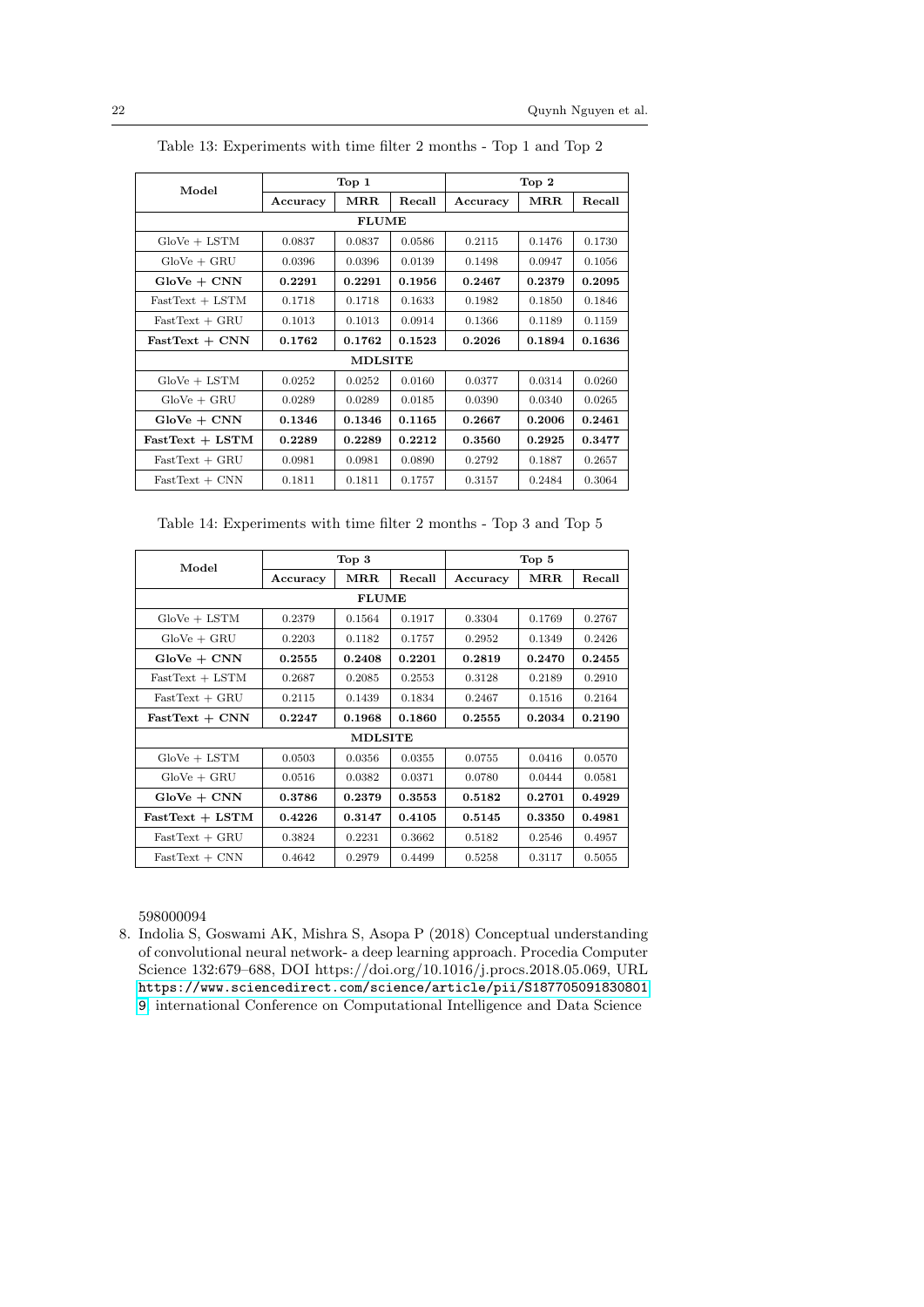| Model             | Top <sub>1</sub> |              |        | Top 2    |                      |        |
|-------------------|------------------|--------------|--------|----------|----------------------|--------|
|                   | Accuracy         | MRR.         | Recall | Accuracy | $\operatorname{MRR}$ | Recall |
|                   |                  | <b>FLUME</b> |        |          |                      |        |
| $GloVe + LSTM$    | 0.0837           | 0.0837       | 0.0586 | 0.2115   | 0.1476               | 0.1730 |
| $GloVe + GRU$     | 0.0396           | 0.0396       | 0.0139 | 0.1498   | 0.0947               | 0.1056 |
| $GloVe + CNN$     | 0.2247           | 0.2247       | 0.1986 | 0.2423   | 0.2335               | 0.2092 |
| $FastText + LSTM$ | 0.1674           | 0.1674       | 0.1589 | 0.1982   | 0.1828               | 0.1846 |
| $FastText + GRU$  | 0.1013           | 0.1013       | 0.0914 | 0.1322   | 0.1167               | 0.1153 |
| $FastText + CNN$  | 0.1718           | 0.1718       | 0.1512 | 0.1894   | 0.1806               | 0.1592 |
| <b>MDLSITE</b>    |                  |              |        |          |                      |        |
| $GloVe + LSTM$    | 0.0252           | 0.0252       | 0.0160 | 0.0377   | 0.0314               | 0.0260 |
| $GloVe + GRU$     | 0.0264           | 0.0264       | 0.0158 | 0.0377   | 0.0321               | 0.0250 |
| $GloVe + CNN$     | 0.1258           | 0.1258       | 0.1049 | 0.2679   | 0.1969               | 0.2487 |
| $FastText + LSTM$ | 0.2277           | 0.2277       | 0.2199 | 0.3346   | 0.2811               | 0.3249 |
| $FastText + GRU$  | 0.0931           | 0.0931       | 0.0846 | 0.2465   | 0.1698               | 0.2340 |
| $FastText + CNN$  | 0.1774           | 0.1774       | 0.1734 | 0.3157   | 0.2465               | 0.3060 |

Table 15: Experiments with time filter 3 months - Top 1 and Top 2

Table 16: Experiments with time filter 3 months - Top 3 and Top 5

<span id="page-22-1"></span>

| Model             |              | Top <sub>3</sub> |        | Top 5    |                      |        |
|-------------------|--------------|------------------|--------|----------|----------------------|--------|
|                   | Accuracy     | $\rm{MRR}$       | Recall | Accuracy | $\operatorname{MRR}$ | Recall |
|                   | <b>FLUME</b> |                  |        |          |                      |        |
| $GloVe + LSTM$    | 0.2379       | 0.1564           | 0.1917 | 0.3304   | 0.1769               | 0.2767 |
| $GloVe + GRU$     | 0.2203       | 0.1182           | 0.1757 | 0.2952   | 0.1349               | 0.2426 |
| $GloVe + CNN$     | 0.2467       | 0.2349           | 0.2127 | 0.2775   | 0.2420               | 0.2396 |
| $FastText + LSTM$ | 0.2643       | 0.2048           | 0.2509 | 0.3084   | 0.2150               | 0.2920 |
| $FastText + GRU$  | 0.2115       | 0.1432           | 0.1826 | 0.2379   | 0.1491               | 0.2101 |
| $FastText + CNN$  | 0.2115       | 0.1880           | 0.1787 | 0.2423   | 0.1946               | 0.2061 |
| <b>MDLSITE</b>    |              |                  |        |          |                      |        |
| $GloVe + LSTM$    | 0.0503       | 0.0356           | 0.0355 | 0.0755   | 0.0416               | 0.0570 |
| $GloVe + GRU$     | 0.0528       | 0.0371           | 0.0375 | 0.0767   | 0.0426               | 0.0579 |
| $GloVe + CNN$     | 0.3560       | 0.2262           | 0.3357 | 0.5195   | 0.2641               | 0.4943 |
| $FastText + LSTM$ | 0.4063       | 0.3050           | 0.3935 | 0.5094   | 0.3284               | 0.4945 |
| $FastText + GRU$  | 0.3824       | 0.2151           | 0.3660 | 0.5157   | 0.2462               | 0.4932 |
| $FastText + CNN$  | 0.4553       | 0.2931           | 0.4444 | 0.5182   | 0.3072               | 0.5000 |

- 9. Kingma DP, Ba J (2014) Adam: A method for stochastic optimization. URL <http://arxiv.org/abs/1412.6980>, cite arxiv:1412.6980Comment: Published as a conference paper at the 3rd International Conference for Learning Representations, San Diego, 2015
- <span id="page-22-0"></span>10. Lam AN, Nguyen AT, Nguyen HA, Nguyen TN (2017) Bug localization with combination of deep learning and information retrieval. In: 2017 IEEE/ACM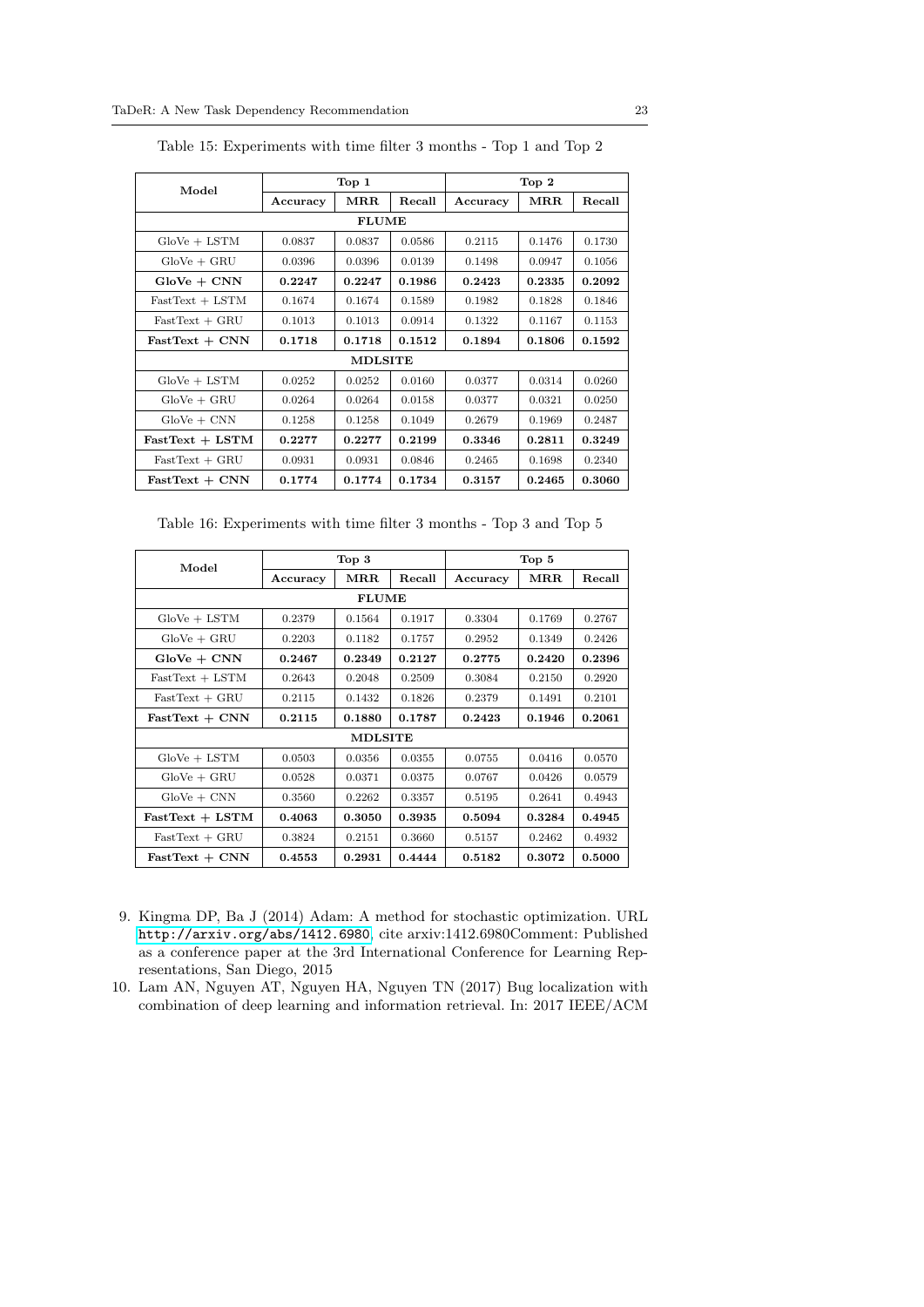25th International Conference on Program Comprehension (ICPC), pp 218– 229, DOI 10.1109/ICPC.2017.24

- <span id="page-23-1"></span>11. Lamkanfi A, Demeyer S, Giger E, Goethals B (2010) Predicting the severity of a reported bug. In: 2010 7th IEEE Working Conference on Mining Software Repositories (MSR 2010), pp 1–10, DOI 10.1109/MSR.2010.5463284
- <span id="page-23-0"></span>12. Lee SR, Heo MJ, Lee CG, Kim M, Jeong G (2017) Applying deep learning based automatic bug triager to industrial projects. In: Proceedings of the 2017 11th Joint Meeting on Foundations of Software Engineering, Association for Computing Machinery, New York, NY, USA, ESEC/FSE 2017, p 926–931, DOI 10.1145/3106237.3117776, URL [https://doi.org/10.1145/3106237.31](https://doi.org/10.1145/3106237.3117776) [17776](https://doi.org/10.1145/3106237.3117776)
- <span id="page-23-9"></span>13. Loper E, Bird S (2002) Nltk: the natural language toolkit. CoRR cs.CL/0205028, DOI 10.3115/1118108.1118117
- 14. Luce R (1977) The choice axiom after twenty years. Journal of Mathematical Psychology 15(3):215 – 233, DOI https://doi.org/10.1016/0022-2496(77)900 32-3, URL [http://www.sciencedirect.com/science/article/pii/002224](http://www.sciencedirect.com/science/article/pii/0022249677900323) [9677900323](http://www.sciencedirect.com/science/article/pii/0022249677900323)
- <span id="page-23-2"></span>15. Pandey N, Sanyal DK, Hudait A, Sen A (2017) Automated classification of software issue reports using machine learning techniques: An empirical study. Innov Syst Softw Eng 13(4):279–297, DOI 10.1007/s11334-017-0294-1, URL <https://doi.org/10.1007/s11334-017-0294-1>
- <span id="page-23-8"></span>16. Pennington J, Socher R, Manning CD (2014) Glove: Global vectors for word representation. In: Empirical Methods in Natural Language Processing (EMNLP), pp 1532–1543, URL [http://www.aclweb.org/anthology/D14-1](http://www.aclweb.org/anthology/D14-1162) [162](http://www.aclweb.org/anthology/D14-1162)
- 17. Robbins H, Monro S (1951) A stochastic approximation method. Annals of Mathematical Statistics 22:400–407
- <span id="page-23-6"></span>18. Rumelhart DE, McClelland JL, PDP Research Group C (eds) (1986) Parallel Distributed Processing: Explorations in the Microstructure of Cognition, Vol. 1: Foundations. MIT Press, Cambridge, MA, USA
- <span id="page-23-3"></span>19. Runeson P, Alexandersson M, Nyholm O (2007) Detection of duplicate defect reports using natural language processing. IEEE Computer Society, USA, ICSE '07, p 499–510, DOI 10.1109/ICSE.2007.32, URL [https://doi.org/10](https://doi.org/10.1109/ICSE.2007.32) [.1109/ICSE.2007.32](https://doi.org/10.1109/ICSE.2007.32)
- <span id="page-23-5"></span>20. Sak H, Senior A, Beaufays F (2014) Long short-term memory recurrent neural network architectures for large scale acoustic modeling. Proceedings of the Annual Conference of the International Speech Communication Association, INTERSPEECH pp 338–342
- <span id="page-23-7"></span>21. Sammut C, Webb GI (eds) (2010) TF–IDF, Springer US, Boston, MA, pp 986–987. DOI 10.1007/978-0-387-30164-8 832, URL [https://doi.org/10.1](https://doi.org/10.1007/978-0-387-30164-8_832) [007/978-0-387-30164-8](https://doi.org/10.1007/978-0-387-30164-8_832)\_832
- 22. Son H, Phong H, Dac N, Cuong DV, Binh NT (2020) S2rscs: An efficient scientific submission recommendation system for computer science. The 33th International Conference on Industrial, Engineering & Other Applications of Applied Intelligent Systems
- <span id="page-23-4"></span>23. Sun C, Lo D, Khoo S, Jiang J (2011) Towards more accurate retrieval of duplicate bug reports. In: 2011 26th IEEE/ACM International Conference on Automated Software Engineering (ASE 2011), pp 253–262, DOI 10.1109/AS E.2011.6100061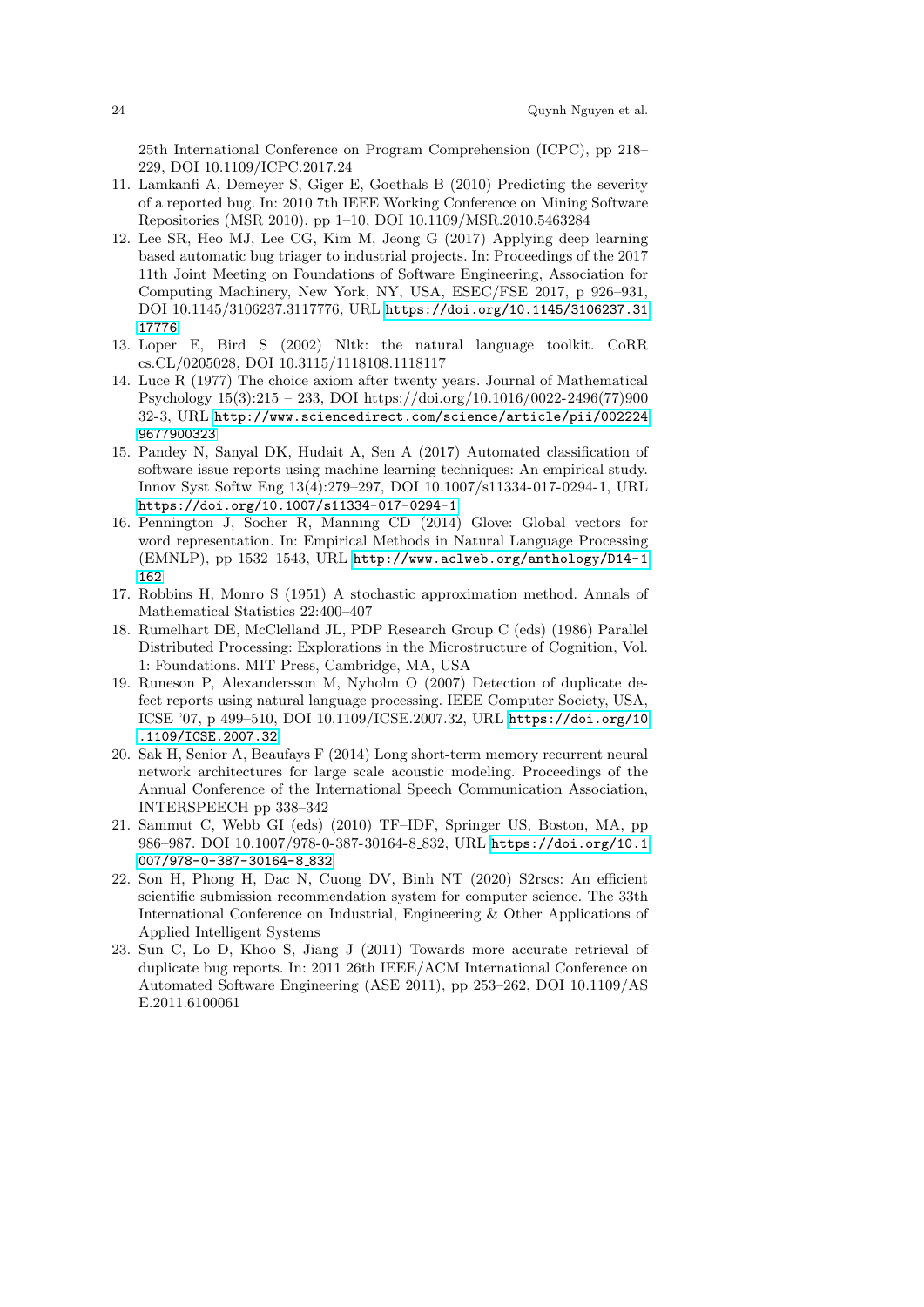- 24. Sutskever I, Martens J, Dahl G, Hinton G (2013) On the importance of initialization and momentum in deep learning. In: Dasgupta S, McAllester D (eds) Proceedings of the 30th International Conference on Machine Learning, PMLR, Atlanta, Georgia, USA, Proceedings of Machine Learning Research, vol 28, pp 1139–1147, URL [http://proceedings.mlr.press/v28/sutskeve](http://proceedings.mlr.press/v28/sutskever13.html) [r13.html](http://proceedings.mlr.press/v28/sutskever13.html)
- <span id="page-24-0"></span>25. Tian Y, Lo D, Xia X, Sun C (2015) Automated prediction of bug report priority using multi-factor analysis. Empirical Softw Engg 20(5):1354–1383, DOI 10.1007/s10664-014-9331-y, URL [https://doi.org/10.1007/s10664-0](https://doi.org/10.1007/s10664-014-9331-y) [14-9331-y](https://doi.org/10.1007/s10664-014-9331-y)
- 26. Tieleman T, Hinton G (2012) Lecture 6.5—RmsProp: Divide the gradient by a running average of its recent magnitude. COURSERA: Neural Networks for Machine Learning
- <span id="page-24-3"></span>27. Wang X, Zhang L, Xie T, Anvik J, Sun J (2008) An approach to detecting duplicate bug reports using natural language and execution information. In: 2008 ACM/IEEE 30th International Conference on Software Engineering, pp 461–470, DOI 10.1145/1368088.1368151
- <span id="page-24-1"></span>28. Xia X, Lo D, Ding Y, Al-Kofahi JM, Nguyen TN, Wang X (2017) Improving automated bug triaging with specialized topic model. IEEE Transactions on Software Engineering 43(3):272–297, DOI 10.1109/TSE.2016.2576454
- <span id="page-24-2"></span>29. Yan M, Zhang X, Yang D, Xu L, Kymer JD (2016) A component recommender for bug reports using discriminative probability latent semantic analysis. Information and Software Technology 73:37 – 51, DOI https: //doi.org/10.1016/j.infsof.2016.01.005, URL [http://www.sciencedirect.co](http://www.sciencedirect.com/science/article/pii/S0950584916000070) [m/science/article/pii/S0950584916000070](http://www.sciencedirect.com/science/article/pii/S0950584916000070)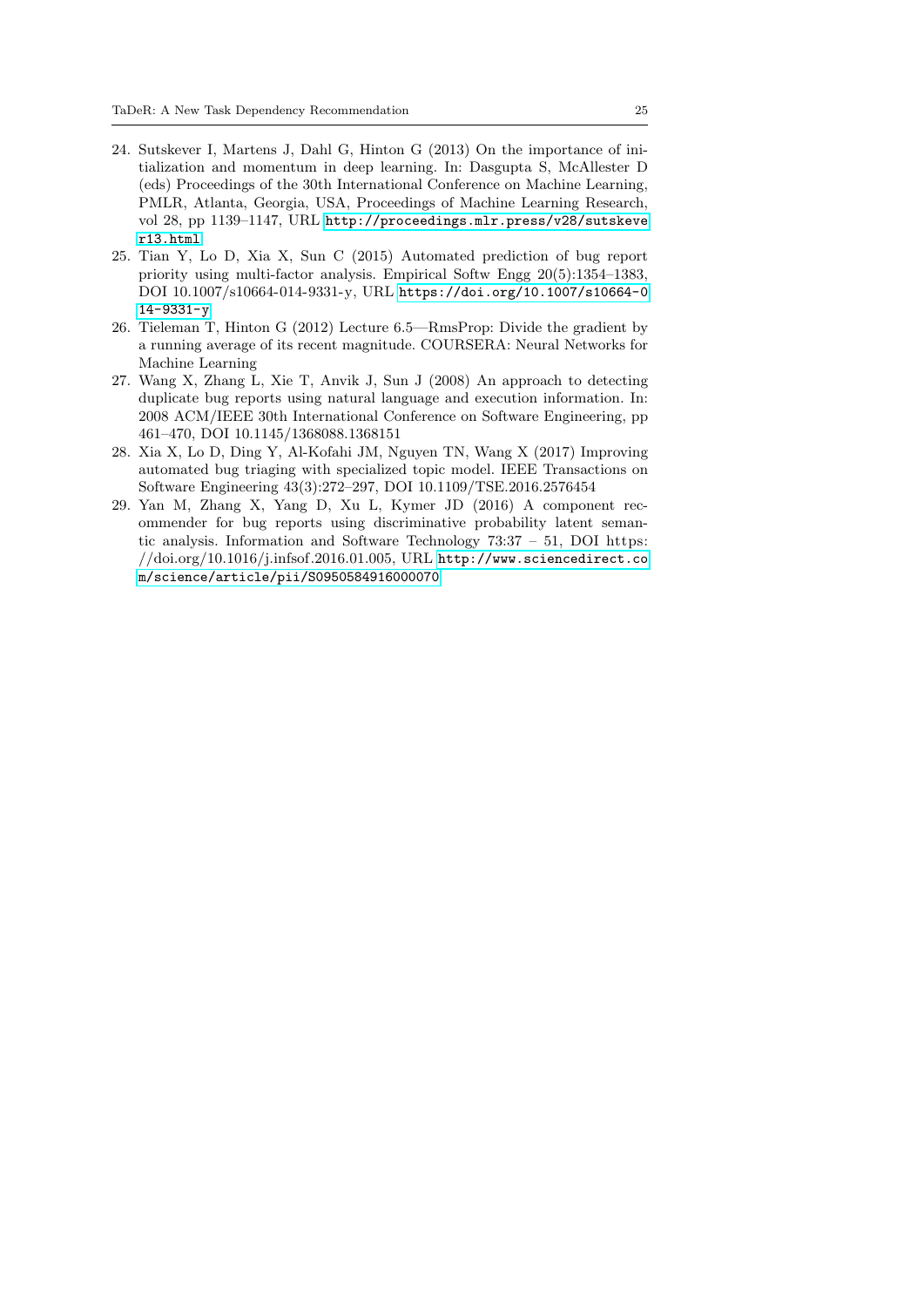| Features             | <b>Feature Description</b>                           |  |
|----------------------|------------------------------------------------------|--|
| Title                | Title of the issue                                   |  |
| Link                 | Public link of the issue                             |  |
| Project              | Name of the project that the issue is belonged to    |  |
| Description          | Full representation of an issue                      |  |
| Environment          | Short representation about the issue's environment   |  |
| Key                  | A string to represent for the issue                  |  |
| Summary              | A short description of the issue. Some summaries are |  |
|                      | similar to Title                                     |  |
| Type                 | Type of the issue                                    |  |
| Parent               | Parent of the issue (Only relevant if the issue is a |  |
|                      | sub-task)                                            |  |
| Priority             | Priority level of the issue                          |  |
| <b>Status</b>        | State of the issue                                   |  |
| StatusCategory       | Group of state that the issue is belonged to         |  |
| Resolution           | Specifies the reason an issue is closed              |  |
| Labels               | All labels of the issue. (mostly NaN)                |  |
| Assignee             | The user who was assigned to the issue               |  |
| Reporter             | The user who created the issue                       |  |
| Security             | Security level (Only relevant if a security level    |  |
|                      | has been applied to the issue)                       |  |
| Created              | The lastest date the issue was updated               |  |
| Updated              | The lastest date the issue was updated               |  |
| Resolved             | The last time the resolution was updated             |  |
| Due                  | Estimated deadline of the issue                      |  |
| <b>Versions</b>      | Details the versions of product that the issue       |  |
|                      | affects                                              |  |
| FixVersion           | The versions that the work on the issue are          |  |
|                      | released                                             |  |
| Component            | Jira project components are generic                  |  |
|                      | containers for issues                                |  |
| <b>Votes</b>         | Number of votes                                      |  |
| $Comments$           | List of comments                                     |  |
| <b>Attachments</b>   | Files included in the issue (Only available if       |  |
|                      | the administrator has enabled attachments)           |  |
| TimeOriginalEstimate | Time was originally thought it would take to         |  |
|                      | complete the issue (Only available if                |  |
|                      | administrator has enabled time tracking)             |  |
|                      | Actual time estimated would take to complete         |  |
| TimeEstimate         | the issue (Only available if administrator has       |  |
|                      | enabled time tracking)                               |  |

<span id="page-25-0"></span>Table 17: The list of features used in Jira and their definitions (Part 1)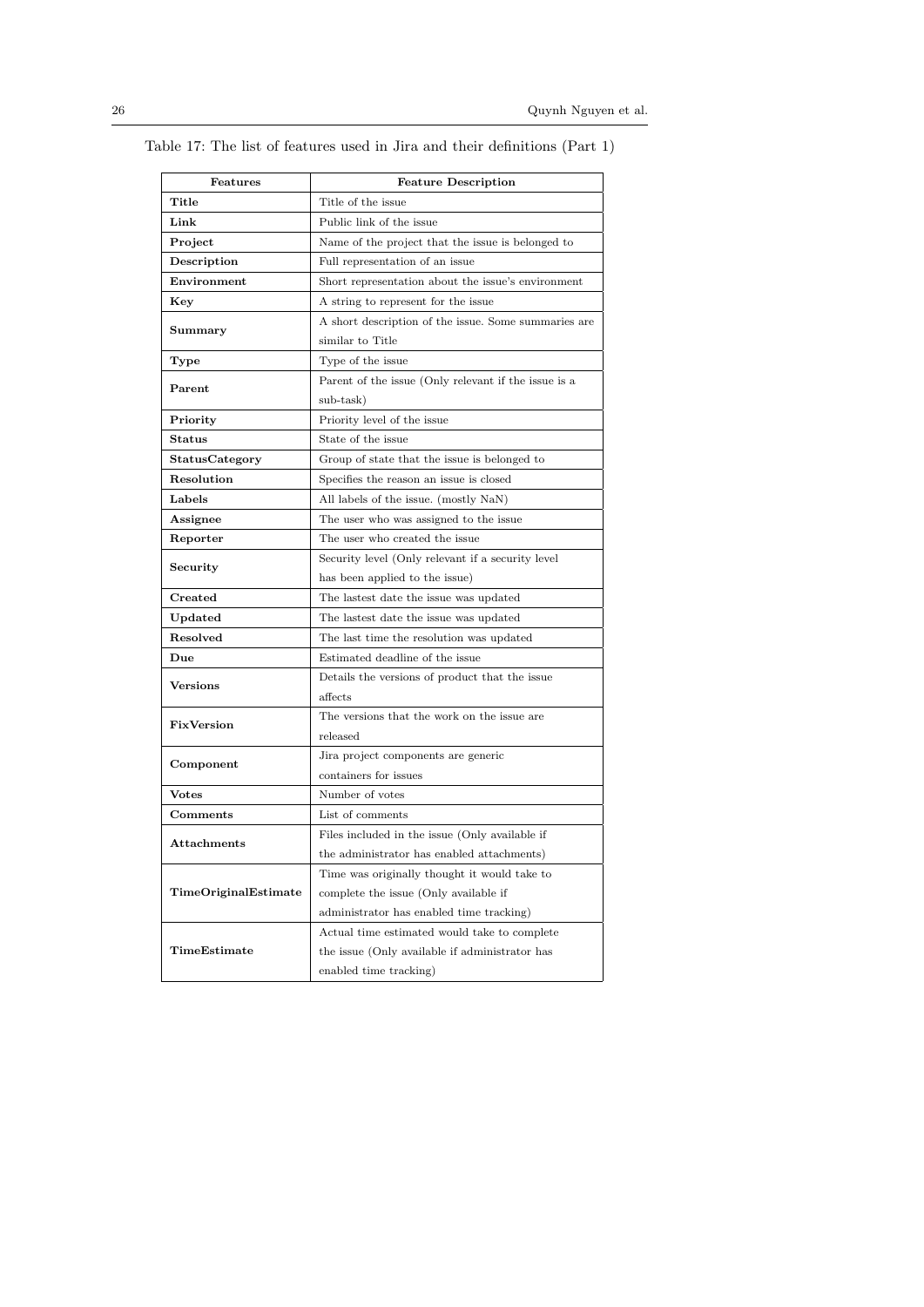| Features                        | <b>Feature Description</b>                          |  |  |
|---------------------------------|-----------------------------------------------------|--|--|
|                                 | Time has been spending to complete the issue        |  |  |
| TimeSpent                       | (Only available if administrator has enabled        |  |  |
|                                 | time tracking)                                      |  |  |
|                                 | Time was originally thought it would take to        |  |  |
| AggregateTime-OriginalEstimate  | complete the issue plus all its subtasks (Only      |  |  |
|                                 | available if the administrator has enabled          |  |  |
|                                 | time tracking)                                      |  |  |
|                                 | Actually time estimated would take to complete      |  |  |
| AggregateTime-RemainingEstimate | the issueplus all its subtasks (Only available if   |  |  |
|                                 | administrator has enabled time tracking)            |  |  |
|                                 | Time has been spending to complete the issue plus   |  |  |
| AggregateTimeSpent              | all its subtasks (Only available if administrator   |  |  |
|                                 | has enabled time tracking)                          |  |  |
| <b>IssueLinks</b>               | All links the issue has (Only relevant if the issue |  |  |
|                                 | is linked with at least one other issue)            |  |  |
| <b>Subtasks</b>                 | subtask of the issue (Only relevant if the issue    |  |  |
|                                 | has subtasks)                                       |  |  |
| Customfields                    | Custom fields which were added to the issue         |  |  |

<span id="page-26-0"></span>Table 18: The list of features used in Jira and their definitions (Part 2)